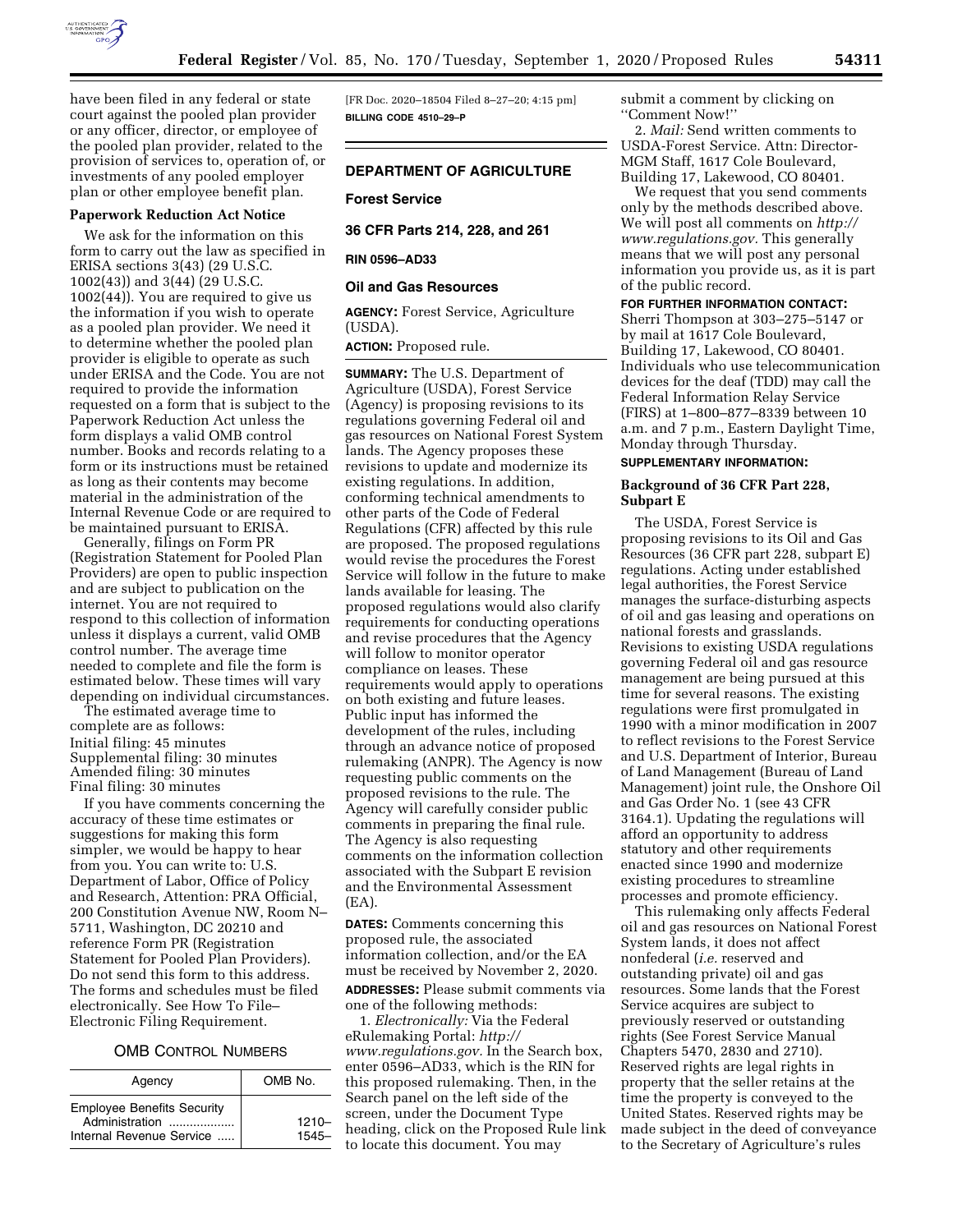and regulations. When reserved rights are made subject to the Secretary's rules and regulations, the exercise of reserved rights generally requires a special use authorization, a plan of operation, or some other appropriate legal authorization. Outstanding rights, sometimes called valid existing rights (VERs), are legal rights in property owned by third parties other than the United States' grantor. Outstanding rights are those rights which have been severed and purchased by third parties before the United States' acquisition. The United States has limited control over outstanding rights except to prevent undue degradation or nuisance to adjacent surrounding National Forest System land.

The proposed rule would contribute to increasing efficiencies in managing Federal oil and gas activities and would help the Agency achieve its strategic goal to deliver benefits to the public. The Agency is proposing the revision of its existing regulations to clarify internal processes related to oil and gas leasing and approving operations, clarify oil and gas operators' responsibility to protect natural resources and the environment, clarify the Agency's procedures regarding inspections and compliance, and update material noncompliance procedures to reflect existing agency practices and better reflect requirements of law. The changes to 36 CFR part 228 require minor conforming changes to regulations at 36 CFR parts 214 and 261.

The proposed changes would not materially alter the basic responsibility of either the Agency or of oil and gas operators on NFS lands. The proposed changes aim to clarify procedures, reduce redundancy and promote consistency with other existing rules such as Onshore Order 1. For example, one notable proposed change aims to simplify the administrative process the Agency follows to determine which lands are open to leasing, reducing the amount of time it takes the Agency to make these decisions while at the same time maintaining all environmental and human health and safety protections of the current rule. Another proposed change would simplify the compliance process in Agency inspections, which is projected to result in better management and protection of surface resources.

The intent of these proposed changes is to streamline and reduce redundancies to improve agency efficiency and better align Forest Service regulations with those used by the Bureau of Land Management. The Bureau of Land Management is the federal agency primarily responsible for managing federally-owned minerals,

including those underlying National Forest System lands. The Forest Service and the Bureau of Land Management jointly manage leasing and operations when oil and gas activities involve National Forest System lands, and oftentimes project proponents operate on lands managed by each agency. Subject to specific provisions as further noted herein, the Secretary of the Interior has the final decision whether to issue oil and gas leases on Federal lands, including National Forest System lands. Better alignment is most practically achieved by the Forest Service aligning its single subpart regulation with the multiple components of the Bureau of Land Management's more extensive oil and gas regulations in 43 CFR, subchapter C, parts 3000 through 3190.

Congress has long recognized the importance of the mineral resources located on lands within the National Forest System and has repeatedly made special provisions for the administration and development of these minerals. The Forest Service manages the surfacedisturbing aspects of oil and gas leasing and operations on national forests and grasslands. The Agency seeks to ensure that development of subsurface resources is carried out in a manner that will minimize the impact on these surface resources.

Congress passed the Mineral Leasing Act of 1920 (30 U.S.C. 181, *et seq.*) directing that disposal of Federal oil and gas resources would be subject to a leasing system. Initially, under the Mineral Leasing Act, the Department of the Interior did not have to obtain the consent of the Forest Service to offer oil and gas leases on National Forest System lands. That was changed with the Federal Onshore Oil and Gas Leasing Reform Act of 1987 (Pub. L. 100–203, the Reform Act), which amended the Mineral Leasing Act of 1920, and established that the Department of the Interior may not issue any lease on National Forest System Lands reserved from the public domain 'over the objection of' the USDA, Forest Service. The Reform Act also revised leasing procedures, and gave the Department of Agriculture specific authority to approve surface uses related to oil and gas exploration and development on National Forest System lands.

In 1947, Congress enacted legislation governing leasing on acquired National Forest System lands (Mineral Leasing Act for Acquired Lands of 1947, 30 U.S.C. 351–359). This Act applies to acquired National Forest System lands (*e.g.* those lands added to the National Forest System by the Weeks Act of 1911

or the Bankhead Jones Farm Tenant Act of 1937). The Mineral Leasing Act for Acquired Lands authorized the Secretary of the Interior to lease oil and gas deposits on acquired National Forest System lands ''under the same conditions as contained in the leasing provisions of the mineral leasing laws'' upon obtaining the consent of the Secretary of Agriculture, 30 U.S.C. 352. The Act also required the Secretary of the Interior to include in such leases any conditions prescribed by the Secretary of Agriculture to ''insure the adequate utilization of the lands for the primary purposes for which they have been acquired or are being administered . . .''.

In 2005, Congress directed Federal agencies to streamline and reduce timeframes for processing proposals to lease and conduct oil and gas operations on Federal lands. *See* Energy Policy Act of 2005 (Pub. L. 109–58), Subtitle F, sections 361, 362, and 390.

It is in the national interest to promote clean and safe development of our Nation's vast energy resources while preserving the surface resources of national forests and grasslands. To that end, the Forest Service seeks to facilitate orderly development of Federal oil and gas resources in an environmentally sound manner. The proposed regulatory revisions are consistent with those goals.

The Mineral Leasing Act directs that no permit to drill may be granted without the analysis and approval by the Secretary of Agriculture of a Surface Use Plan of Operations (SUPO) covering proposed surface-disturbing activities within a lease area on National Forest System lands. In 2007, the Forest Service and the Bureau of Land Management jointly established coordination procedures for review and analysis of permits to drill, including the SUPO portion, in Onshore Order 1.

The Mineral Leasing Act also specifies requirements for inspections and compliance, and consequences of noncompliance, for approvals to operate on National Forest System lands. The proposed rule would streamline these requirements and would clarify consequences for an operator found to be noncompliant on National Forest System lands.

The proposed rule would also clarify the procedures that the Forest Service follows to require an operator to take corrective actions if operations are found to be out of compliance with approved SUPOs, including establishing a formal option to refer instances of continued noncompliance to the Bureau of Land Management. The proposed rule would retain operator requirements for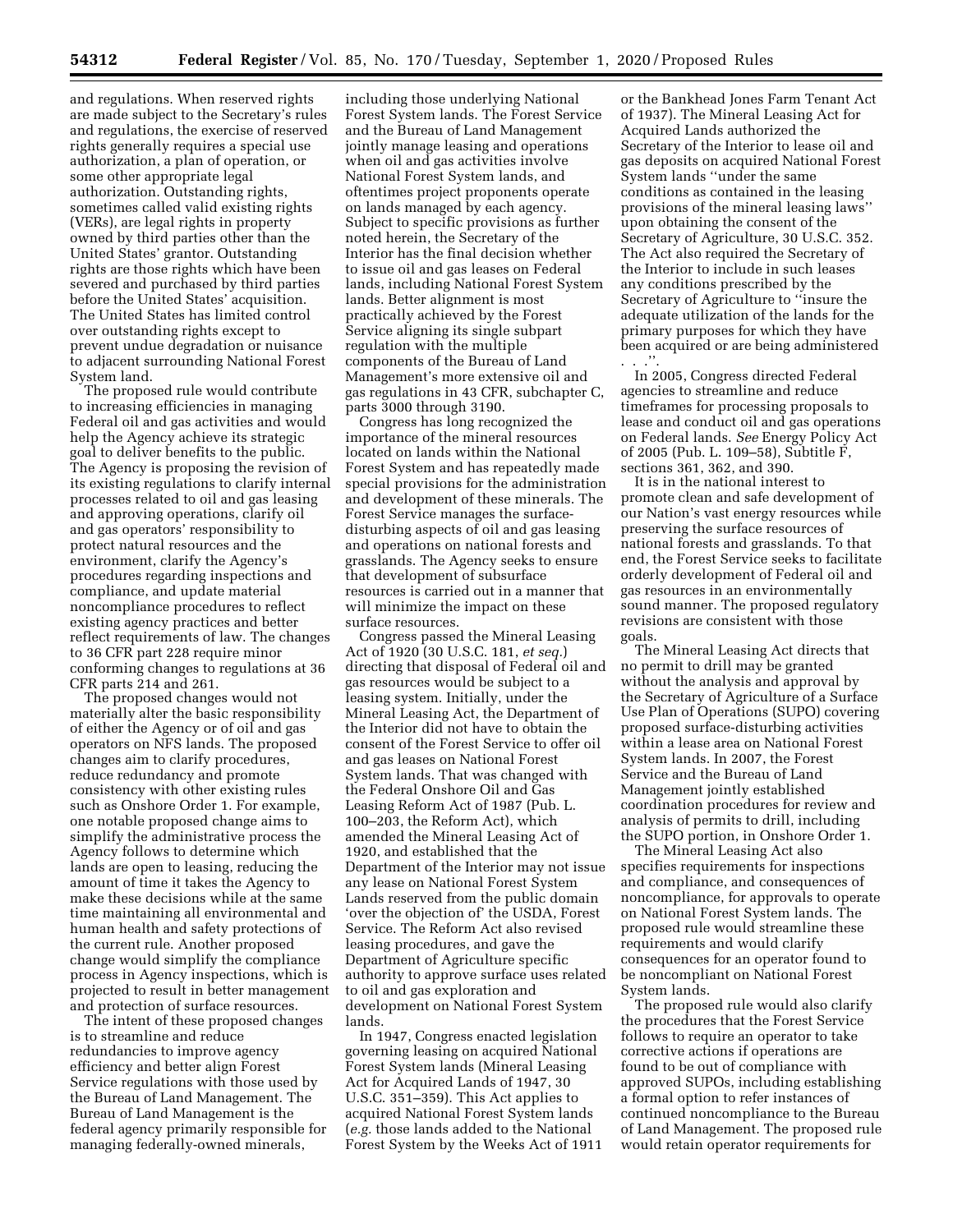emergency abatement when the Agency acts to remedy emergency situations such as fires or spills to which the operator cannot or will not respond. The proposed rule would also revise the Agency's material noncompliance proceedings by streamlining the process and reflecting consequences defined in the Mineral Leasing Act.

Executive Order 13783 on March 28, 2017, Promoting Energy Independence and Economic Growth (E.O. 13783), declared that it is in the national interest to promote clean and safe development of the Nation's energy resources while avoiding regulatory burdens that unnecessarily encumber energy production. E.O. 13783 indicates that development of these energy resources is essential to ensuring the Nation's geopolitical security. Section 2 of E.O. 13783 directs agencies to review existing regulations that potentially burden the development or use of domestically produced energy resources and appropriately suspend, revise, or rescind those that unduly burden the development of domestic energy resources beyond the degree necessary to protect the public interest or otherwise comply with the law. As directed, agencies submitted reports to the Office of Management and Budget recommending specific actions that, to the extent permitted by law, could alleviate or eliminate aspects of agency policy that burden domestic energy production. In its report, the USDA identified revisions to the 36 CFR part 228, subpart E, regulation as appropriate to meet the intent of the E.O.

There are currently 5,490 Federal oil and gas leases covering about 4.2 million acres (about 2%) of National Forest System lands. Approximately 2,700 of these leases, covering 1.6 million acres across 39 national forests and grasslands, have producing Federal oil or gas operations, and the footprint of actual operations comprises a small percentage (less than 10% percent) of that. There are 3,165 wells producing oil or natural gas operating on these leases. In 2018, production from these wells was over 25 million barrels of oil and gas products (0.6% of the nation's total), and over 117 million cubic feet of natural gas (0.3% of the nation's total). The production was valued at over \$1.7 billion and returned approximately \$207 million in royalties to the U.S. Treasury.

The Agency also anticipates that new and updated interpretive guidance for implementing the proposed regulations will be developed and set out in the Agency's directive system in 2021. For example, the Agency intends to update guidance related to proposed revisions

for the Agency's leasing consent decision, Guidance may also include clarification of terms not explicitly defined but nonetheless important to execution of these regulations. The Agency also expects that public comment on this proposed rulemaking could help inform necessary updates and additions to the manual or handbook directive system.

#### **Advance Notice of Proposed Rulemaking**

The Agency published an advance notice of proposed rulemaking in the **Federal Register** on September 13, 2018 (83 FR 46458), inviting public input on key issues regarding implementation of existing regulations and other areas of concern. The public comment period occurred from September 13 to October 15, 2018, and served as the scoping period for the environmental analysis. The Forest Service received 91 responses.

Fifty-seven public comments included statements of general opposition, and twenty-three included statements of general support for the proposed rule. The remainder expressed neither opposition nor support.

Stated reasons for general opposition include the destruction of national forests and natural resources for financial or political interests; inadequate protection of human and environmental health; adverse impacts to recreation opportunities and tourism; and unsustainable reliance on fossil fuels.

Stated reasons for general support include the generation of revenue; large existing demands for oil and gas; decreases in regulatory burden on the oil and gas industry; promotion of domestic energy production; and creation of a simplified process leading to quicker leasing decisions and elimination of duplication with the Bureau of Land Management.

Comments expressed both support and opposition to streamlining and process reform. Supporters noted a need to address a Forest Service backlog in leasing decisions and provide an efficient National Environmental Policy Act (NEPA) process, while opponents believe that the existing process provides efficient analysis and decisionmaking. Some commenters stated that the Forest Service should retain authority of leasing decisions and abide by stewardship responsibilities when managing oil and gas resources.

Commenters noted and gave opinions on other areas where they believed that the Forest Service could make improvements. Their comments included the following: The Forest

Service should not rely upon old documents (such as the 1989 Bureau of Land Management Uniform Format for Oil and Gas Lease Stipulations, and Onshore Order 1) to review oil and gas leasing activities; the Forest Service should seek to reduce timelines for Endangered Species Act Section 7 consultation; and the Forest Service should complete leasing analyses in conjunction with land management planning.

Some respondents noted streamlining the process for coordination between the Bureau of Land Management and Forest Service, or consolidating decisions under one agency, would improve efficiency. Commenters continued to express concerns surrounding Forest Service organizational capacity to implement efficient decisions, including apparent disconnects between Forest Service staff titles and day-to-day responsibilities. This leads to proponents being confused about whom to contact for a particular issue. Respondents also expressed concern that the Forest Service staff lacks understanding of processes and requirements related to the oil and gas regulations; that there are insufficient staff to efficiently complete tasks, leading to outdated leasing analyses; and that there is a need for the Forest Service to create strategies to solve staffing challenges prior to updating regulations. Respondents recommended that the Agency expand use of thirdparty consultants to prepare NEPA documents.

Regarding the intent to update the process for considering requests for waivers, exceptions, or modifications to lease stipulations, some commenters expressed opposition to waivers, exceptions, and modifications to permits, or stated that any revisions must continue to ensure environmental protection, monitoring, reporting, inspections, and compliance. Other commenters questioned whether the process duplicates work and decisions of the Bureau of Land Management.

On the topic of clarifying procedures for review and approval of SUPOs, some commenters expressed support for clarification of procedures to ensure a consistent format for review and approval. However, some commenters stated that existing regulations already provide a simple, clear process for review and approval of SUPOs, and that new revisions could result in insufficient review and increase potential for environmental impact.

Respondents noted that the Forest Service should clarify what is required of the Forest Service and the Bureau of Land Management in conducting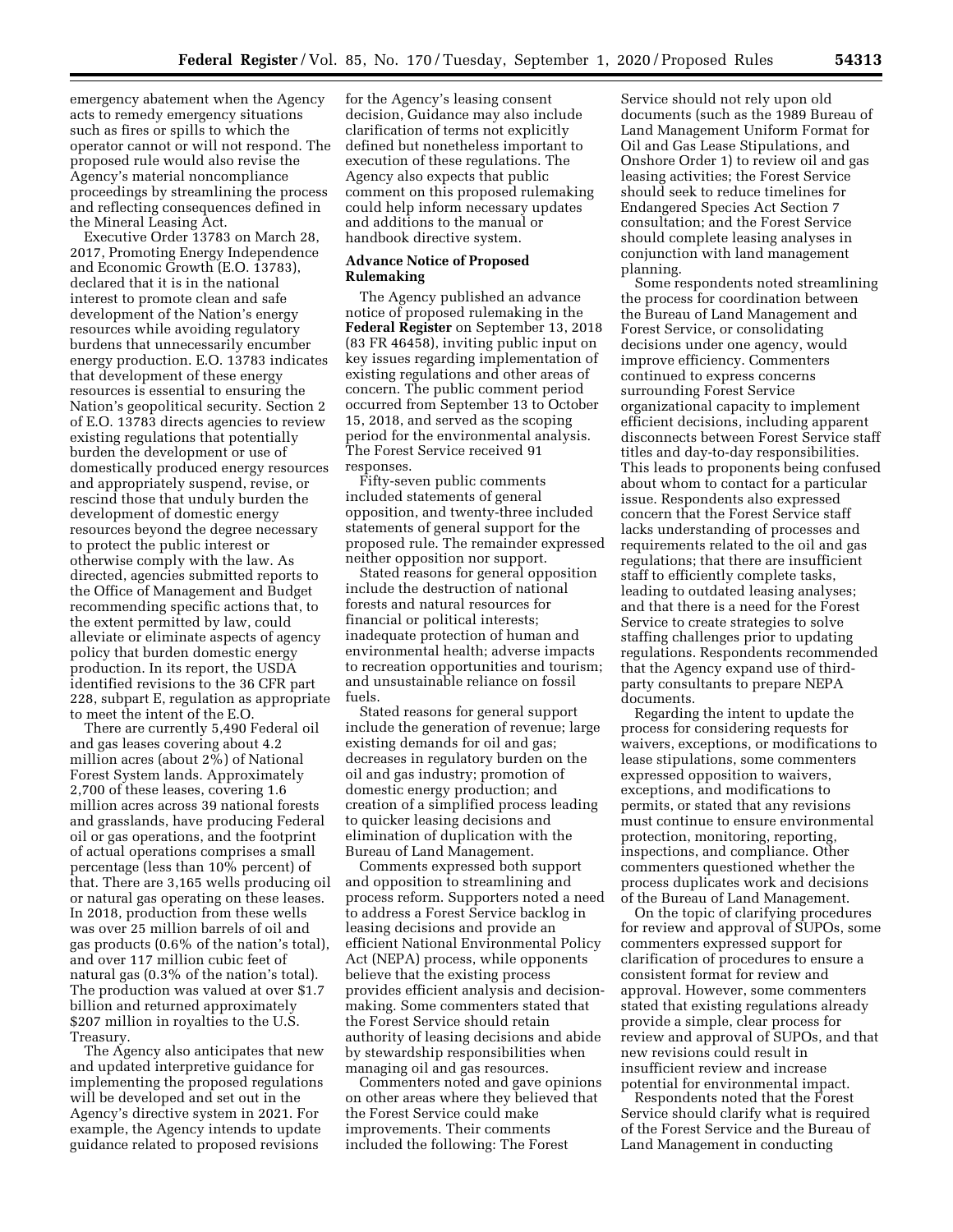''analysis and approval'' of a surface-use plan. Other respondents recommended clarifying procedures to include maintaining public participation and objection opportunities; implementing deadlines and expiration dates for the approval process; improving coordination between the Forest Service and the Bureau of Land Management on SUPO processing and encouraging applicant support during processing; continuing to implement the surface use requirements in § 228.108 and NEPA review requirements in § 228.107; and using categorical exclusions for oil and natural gas activities.

With respect to the Forest Service's intent to update regulations addressing the operator's responsibility to protect natural resources and the environment, several comments expressed concern that changes to existing regulations would reduce operator obligations to protect the environment. Respondents suggested that specific requirements and best practices in 36 CFR 228.108 should remain in place, or be strengthened, to protect surface resources. Commenters suggested that the Forest Service describe environmental responsibilities of the Forest Service, the Bureau of Land Management and the operator; that the Forest Service add language regarding operator responsibility to comply with Secretary of the Interior standards for cultural resource protection; and, that the Forest Service not place restrictions on development to protect migratory birds or their habitat. One commenter expressed the view that the regulation changes must not impact drilling activities.

Public comments received in response to the ANPR can be found on the *http:// www.regulations.gov.* Search on Docket ID: FS–2018–0053.

## **Section-by-Section Explanation of the 36 CFR Part 228, Subpart E, Proposed Rule**

This rule proposes updates to the existing Forest Service regulations governing Federal oil and gas resource management to reflect requirements of legislation and Executive orders enacted since 1990. This rule proposes revisions based on Agency experience implementing existing regulations, and seeks to better align these regulations with established joint Forest Service and the Bureau of Land Management Onshore Order 1 (see 43 CFR 3164.1), and the Bureau of Land Management's independent regulations (43 CFR part 3100), where it may be appropriate and applicable.

The proposed rule would clarify and streamline the processes for identifying National Forest System lands open for

leasing, while emphasizing an operator's responsibilities for compliance, and would clarify management steps that the Forest Service may take when operators do not comply with Forest Service regulations. The proposed rule would also aim to unify Forest Service regulations with those of the Bureau of Land Management regarding sundry notices and instances of bonding. The proposed rule would clarify the applicability of the existing procedures in Onshore Order 1 by which the Bureau of Land Management and the Forest Service jointly respond to operating proposals.

The proposed rule would incorporate the content of § 228.110, Indemnification, in the existing regulations into § 228.105, Responsibilities of Operators, of the proposed rule, thereby reducing the number of sections by one. The proposed rule would also, reorder, renumber and re-title various sections that would result in the following organization of the regulations:

# Section 228.100 Scope and

- Applicability
- Section 228.101 Definitions
- Section 228.102 Issuance of Onshore Orders and Notices to Lessees and **Operators**
- Section 228.103 Leasing Analysis and Consent Decision
- Section 228.104 Consideration of Requests to Waive, Except, or Modify Lease Stipulations
- Section 228.105 Responsibilities of **Operators**
- Section 228.106 Operator's Submission of Surface Use Plan of **Operations**
- Section 228.107 Review and Approval of Surface Use Plan of Operations
- Section 228.108 Sundry Notices
- Section 228.109 Bonds
- Section 228.110 Temporary Cessation of Operations
- Section 228.111 Compliance and Inspection
- Section 228.112 Notice of Noncompliance
- Section 228.113 Material
- Noncompliance
- Section 228.114 Posting Requirements
- Section 228.115 Information Collection Requirements

The paragraphs below provide a sectionby-section description of the proposed changes.

## *Section 228.100 Scope and Applicability*

The proposed rule would not change the scope and applicability from the existing rule. The changes or additions to the section are proposed to improve

readability, clarity, and provide specific reference to the applicability of the Bureau of Land Management regulations at 43 CFR parts 3160 and 3170 and onshore orders to Federal oil and gas leasing and subsequent lease operations. The proposed rule would include references to the applicable legal framework and the role of the Secretary of Agriculture in implementing those statutes and would revise the language in paragraph (a) for readability and include specific language regarding lessees and operators. The proposed rule would revise paragraph (b) to describe that the rule applies to National Forest System lands concerning Federal oil and gas leases, and to operations conducted thereon, and to explicitly inform the public that the rule would not apply to oil and gas activity conducted as part of a non-Federal mineral right. The proposed rule would revise paragraph (c) to incorporate the applicability of the joint Forest Service and Bureau of Land Management rule, Onshore Order 1. The proposed rule would reference applicability of other Bureau of Land Management requirements such as its regulations at 43 CFR part 3100, Onshore Oil and Gas orders other than No. 1, and the Bureau of Land Management-issued Notices to Lessees and Operators. The proposed rule would replace the term 'leasehold' with 'lease' or 'agreement' as appropriate to better reflect the Bureau of Land Management terminology regarding oil and gas leasing.

## *Section 228.101 Definitions*

The proposed rule would add, remove, and revise some terms in the existing regulations to provide greater clarity. The proposed changes would benefit the regulated community, the Forest Service, and the Bureau of Land Management with a more harmonious set of definitions between the agencies' regulations.

The proposed rule would retain as is or with minor wording changes to improve clarity the following definitions: Acquired lands; authorized Forest Service officer; consent; infrastructure or facilities; lease; lessee; material noncompliance; National Forest System lands; Notices to Lessees and Operators; Onshore Oil and Gas Order; Operations; Operator; substantial modification; and Surface Use Plan of Operations.

The proposed rule would add the following terms and their definitions to provide functionality to proposed regulation text and improve consistency with the Bureau of Land Management terms: Agreement; Conditions of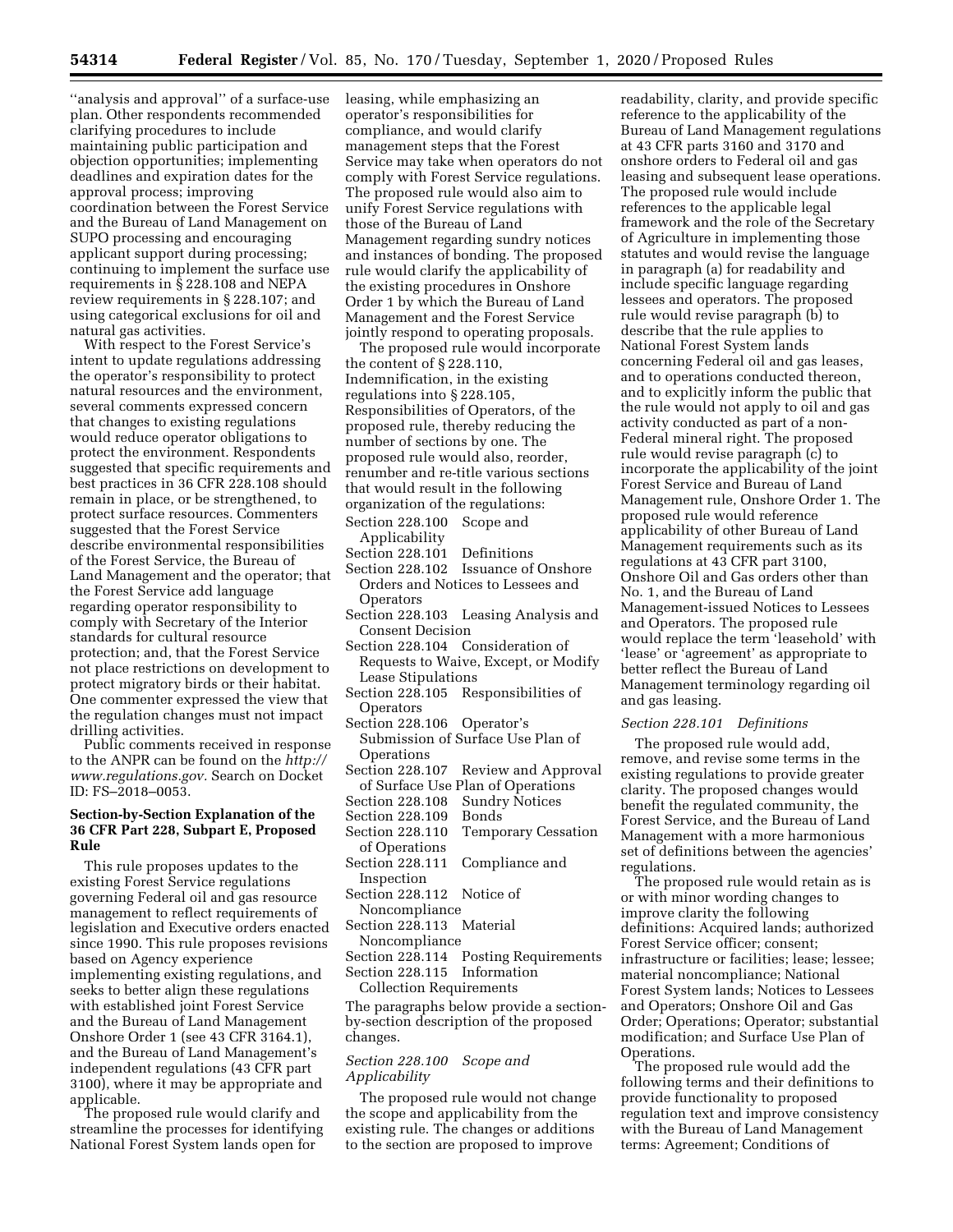Approval; Final Abandonment Notice; lease notice; Master Development Plan; Master Surface Use Plan of Operations; Reasonably Foreseeable Development Scenario; stipulation; Sundry Notice; and Waiver, Exception or Modification.

The proposed rule would remove the definitions of the following terms, because they are redundant, lack applicability to the rule, or do not merit a stand-alone definition due to limited use or no special meaning beyond the plain English usage within the regulation: Leasehold; operating right; operating rights owner; person; transfer; and transferee.

### *Section 228.102 Issuance of Onshore Orders and Notices to Lessees and Operators*

The proposed rule would move the content of the existing § 228.102 regarding leasing analysis and decisions to § 228.103. The proposed rule would move the requirements for Issuance of Onshore Orders and Notices to Lessees and Operators from § 228.105 in the existing regulations to this section. The proposed rule would then combine procedures for the Chief of the Forest Service to issue onshore oil and gas orders into paragraph (a) and those for issuing Notices to Lessees and Operators into paragraph (b). The proposed rule would make editorial changes to the text for clarity and readability.

### *Section 228.103 Leasing Analysis and Consent Decision*

The Leasing Analysis and Consent Decision section addresses development of a nationwide schedule for leasing analyses in coordination with the Bureau of Land Management, the components of a leasing analysis, the components of a leasing decision, the ability of the Forest Service to withdraw its consent prior to the Bureau of Land Management conducting a lease sale, and notification of how stakeholders may appeal a leasing consent decision.

The proposed rule would remove reference to the former post-decisional appeal process (36 CFR part 217) because it has been rendered obsolete by subsequent regulations. The proposed change remedies the outdated reference and provides direction to 36 CFR part 219, subpart B, which is the codified sole process by which the public may file objections seeking predecisional administrative review for proposed projects and activities implementing land management plans and documented with a Record of Decision (ROD) or Decision Notice (DN). (78 FR 18481)

The proposed rule would streamline the approach that the Agency follows to

identify lands open to leasing and stipulations to protect surface resources on lands open to leasing by establishing that the Forest Service has one decision point. That being consent to leasing made at the completion of the leasing analysis. This approach better aligns the Forest Service leasing availability analysis methods with those followed by the Bureau of Land Management. The proposed rule would also clearly state that the Forest Service may withdraw its consent to lease prior to the Bureau of Land Management conducting a lease sale.

The proposed rule would remove references to other laws and regulatory requirements, particularly with respect to complying with NEPA and the Endangered Species Act and their implementing regulations, in favor of letting those laws and regulations speak for themselves and to reduce likelihood that direction could be confused in the future if other regulations change. While several citations to specific laws and regulations have been removed, the Forest Service and lessees must still comply with all applicable laws and regulations.

Paragraph (a) of § 228.103 would modernize language regarding scheduling leasing analyses. The existing regulation references scheduling analyses within 6 months of April 20, 1990 and calls for an annual update of the schedule. The proposed rule would remove reference to a specific date, emphasize coordination between National Forests and Grasslands and the Bureau of Land Management for scheduling, inform the public that the agencies would consider public interest in leasing, and would require an annual update to the schedule. The changes would help align the efforts of Forest Service and the Bureau of Land Management with each other and interested parties in conducting leasing analyses.

Paragraph (b) of § 228.103 would define the required components of a leasing consent analysis. The proposed rule maintains the same components of analysis but provides additional direction on cooperation with the Bureau of Land Management, development of alternatives, and use of stipulations. These requirements would include clarifying how stipulations must be designed to carry out provisions of the Energy Policy Act of 2005 (42 U.S.C. 15922) to ensure that lease stipulations are applied consistently, coordinated between agencies, and only as restrictive as necessary to protect the resource for which the stipulations are applied. This section would incorporate parts of the existing § 228.102(b) and (c).

The leasing consent analysis process proposed in the rule would direct that the Forest Service will make a single decision identifying lands on which the Agency would consent to the Bureau of Land Management's offering oil and gas leases for the affected National Forest System lands. The existing regulation directs an administrative review by the Forest Service at the time that specific lands, which have already been subject to an area or forest-wide leasing analysis, are being scheduled for leasing by the Bureau of Land Management. This is not a second, more detailed analysis, but a validation review verifying that oil and gas leasing of the specific lands has been adequately addressed in a NEPA document and is consistent with the applicable land management plan. The proposed rule would remove this largely duplicative administrative procedure. The existing regulation's flexible approach to the sequence or timing of Forest Service consent determinations has sometimes caused confusion among government personnel and the public. The proposed regulation settles on a specific point in the process in which Forest Service consent will be determined allowing uniformity of practice that should eliminate such confusion. The proposed rule includes a provision that would allow the Forest Service to withdraw its consent at any time prior to a Bureau of Land Management lease sale.

Paragraph (c) of § 228.103 would carry forward the components of a leasing consent decision from the existing regulations but is renamed ''Leasing Consent Decision.'' The paragraph would clarify that the Forest Service has one decision point in the process and would clearly define the required components of the Forest Service decision: Which lands are open to leasing and under what conditions (standard lease terms and conditions or added stipulations); and which lands are closed through exercise of management direction, statute, regulation, or withdrawal.

Paragraph (d) clarifies the notification to the Bureau of Land Management of a consent decision.

The proposed rule would eliminate content in § 228.102(e) of the existing regulation that discusses leasing decisions for specific lands as authorizing specific lands for lease. This existing language has been subject to litigation. For example, the Forest Service's interpretation of the existing leasing analysis and consent process set out in § 228.102(c), (d), and (e) has been disputed in litigation, such as the trilogy of *Wyoming Outdoor Council* rulings (*Wyoming Outdoor Council* v. *U.S.*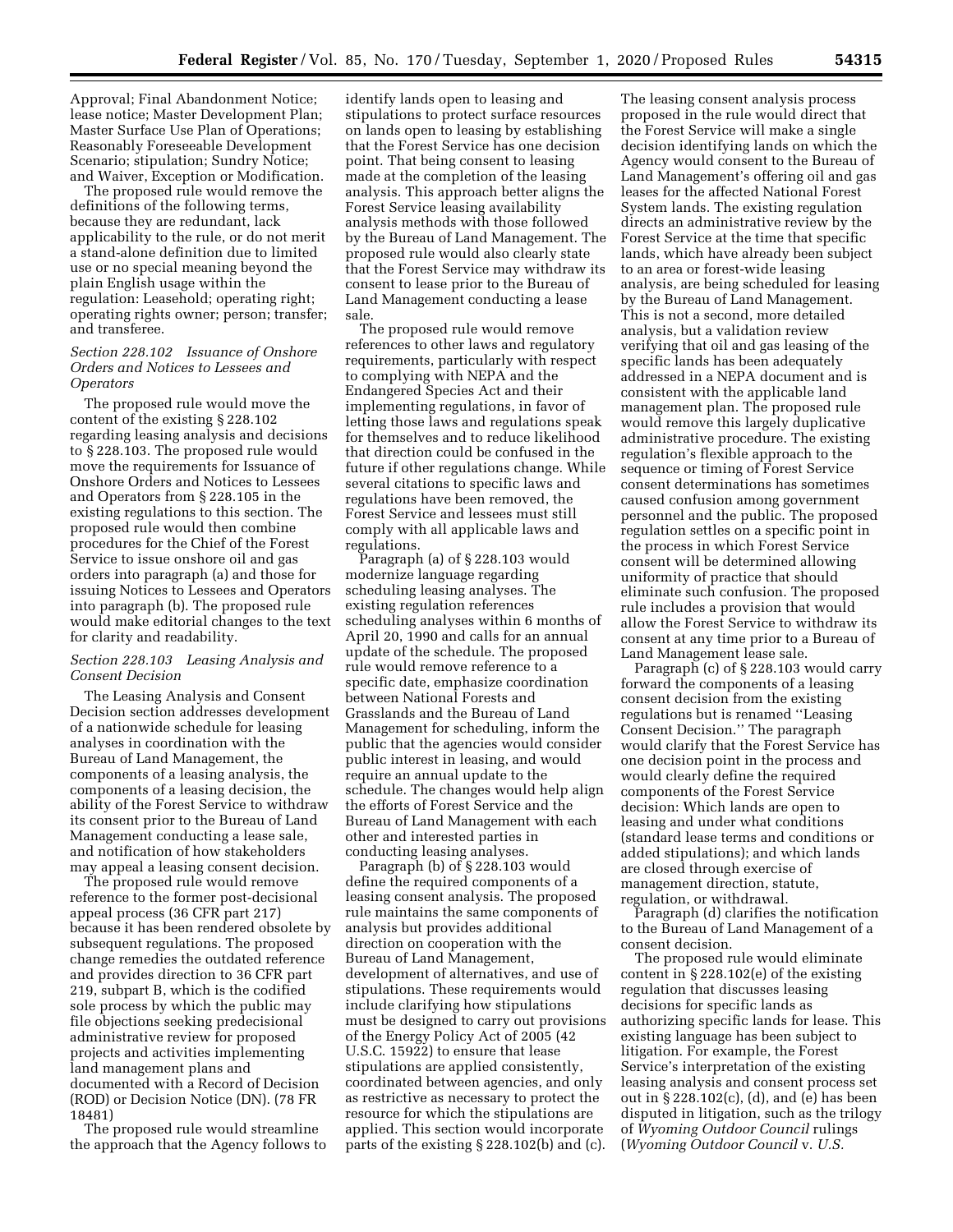*Forest Service,* 981 F.Supp. 17 (D.D.C. 1997), aff'd, 165 F.3d 43 (D.C. Cir 1999); *Wyoming Outdoor Council* v. *Dombeck,*  148 F.Supp.2d 1 (D.D.C. 2001); *Wyoming Outdoor Council* v. *Bosworth,*  284 F.Supp.2d 81 (D.D.C. 2003)). A more recent and ongoing case, *Center for Biological Diversity* v. *USFS,* No. 2:17–cv–372, 2020 WL 1429569 (S.D. Ohio Mar. 13, 2020), addresses the Agency's analysis and consent process, including whether Forest Service consent can be withdrawn. The proposed rule seeks to simplify the overall process by settling on a specific point in the process in which Forest Service consent will be determined, allowing uniformity of practice. The Agency anticipates that new interpretive guidance for implementing the leasing consent decision will be developed and set out in the Agency's manual or handbook directive system in 2021.

Finally, paragraph (e) of the proposed rule would codify the existing practice that the Forest Service could withdraw its consent decision prior to a Bureau of Land Management lease sale.

### *Section 228.104 Consideration of Request To Waive, Except or Modify Lease Stipulations*

The proposed rule would add direct reference regarding the applicability of procedures in Onshore Order 1 for requesting waivers or exceptions from or modifications to a lease stipulation (see proposed regulation text in § 228.104). The proposed rule would direct the Forest Service to provide notice to the Bureau of Land Management on its determination as to whether to grant or deny a request for a waiver, exception, or modification. The existing regulation directs notification to both the Bureau of Land Management and operator. As the administrator of Federal leases, the appropriate notification to the operator is from the Bureau of Land Management. The proposed rule would remove obsolete references to administrative appeal regulations that are no longer in use, in deference to the Agency's existing administrative appeal regulations at 36 CFR part 214 and the Agency's objection procedures at 36 CFR part 219.

The existing regulation requires the Forest Service to consult with other agencies when considering a waiver, exception or modification to a lease stipulation included at the other agency's request. Examples of instances when this might occur would be if the Forest Service include a stipulation that restricted occupancy in the vicinity of an electrical transmission line operated by a Federal power authority, or a

stipulation to protect a special status wildlife species required by the U.S. Fish and Wildlife Service.

### *Section 228.105 Responsibilities of Operators*

The proposed rule would move the content of the existing § 228.105 to § 228.102. The proposed rule would move the content of the existing § 228.108 to § 228.105 and re-title it *Responsibilities of Operators.* To improve efficient implementation of the regulations, the proposed rule would generally revise the content to not duplicate requirements in Onshore Order 1; readers will be referred to Onshore Order 1 as applicable.

The proposed rule would retain requirements from the existing regulations in paragraphs (g), (i), and (j)(2), place them in paragraph (a), and reorder them for readability. Paragraph (a) of the proposed rule would reinforce existing practices for operators to maximize use of existing roads and utility corridors in planning and constructing new infrastructure and report to the Forest Service any spills, blowouts, fires, or personal injuries that are reported to the Bureau of Land Management under its requirements.

Paragraph (b) of the proposed rule would require the operator to comply with all other applicable state and Federal statutes and regulations. Paragraph (c) of the proposed rule would require the operator to allow the Forest Service access to its operations for compliance inspection purposes. Paragraph (d) of the proposed rule would inform the operator of existing requirements that it would be responsible for obtaining Forest Service permits for uses of National Forest System lands and resources not otherwise included in a Surface Use Plan of Operation, most notably for uses outside an operator's lease area. Paragraph (e) of the proposed rule would maintain the requirement that the operator shall conduct its activities in a manner that avoids the cause or minimizes the spread of fire.

The proposed rule would move § 228.110 in the existing regulation to paragraph (f) of this section and retitle it *Liability.* The proposed rule would maintain the same conditions of liability to the United States for injury, loss, or damage, including fire suppression costs incurred by the government resulting from the operator and all lessees' activities.

## *Section 228.106 Operator's Submission of Surface Use Plan of Operations*

The proposed rule would revise language clarifying the applicability of the requirements in Onshore Order 1 when an operator submits a Surface Use Plan of Operation and would address use of Master Development Plans and Master Surface Use Plans of Operation. The Bureau of Land Management is principally responsible to track applications for operations on Federal oil and gas leases and does so through a database called the Automated Fluid Minerals Support System (AFMSS). The Forest Service has access to AFMSS to track Surface Use Plans of Operation and Master Surface Use Plans of Operation. The proposed rule revises paragraph (c) to emphasize the need for operators to include in their applications a description of infrastructure or facilities to the extent known that would be used to support their operations such as pipelines or roads, and whether it would be within the boundaries of a lease or agreement, or outside lease or agreement boundaries. The proposed rule would remove paragraph (d), which uses terminology that is inconsistent with the Bureau of Land Management regulations and would instead clarify Sundry Notices in § 228.108.

## *Section 228.107 Review and Approval of Surface Use Plan of Operations*

The proposed rule would rename and reduce the number of paragraphs in this section. The proposed rule would improve references to Onshore Order 1, including the timeframes established in the Order for agency response. The proposed rule would remove obsolete references to Agency administrative appeal procedures since they are no longer in use, in deference to the Agency's existing administrative appeal regulations at 36 CFR part 214 and the Agency's objection procedures at 36 CFR part 219. The proposed rule would remove § 228.107(e), which uses terminology that is inconsistent with the Bureau of Land Management's regulations and would instead clarify Sundry Notices in § 228.108.

## *Section 228.108 Sundry Notices*

The proposed rule would move the content of the existing § 228.108 to § 228.105, Responsibility of Operator. The proposed rule would rename this section Sundry Notices replacing references to supplemental plans in §§ 228.106 and 228.107 of the existing regulations. This would remove language inconsistent with the Bureau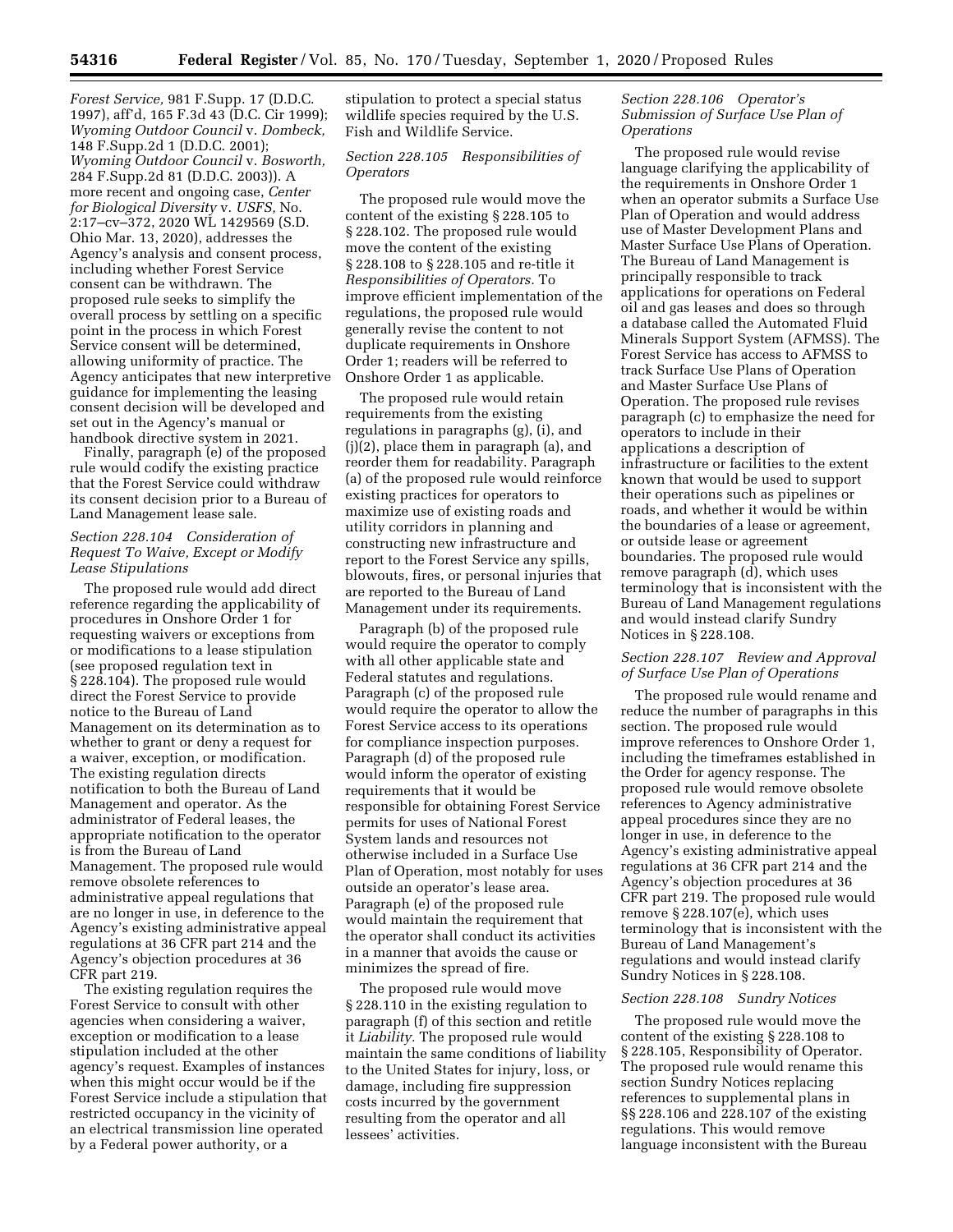of Land Management regulations and align the proposed rule with the Bureau of Land Management procedures. New content regarding sundry notices would include that the operator must follow the Bureau of Land Management procedures for submitting a sundry notice and that Forest Service approval of a sundry notice would be required if the notice proposed surface-disturbing activities. The proposed rule would clarify that surface-disturbing activities may be subject to environmental analysis. The new content is informative of compliance with existing requirements.

#### *Section 228.109 Bonds*

The proposed rule maintains the same bond requirement as the existing rule but provides additional instruction to Forest Service managers and operators with regard to clarity and consistency with Onshore Order 1. The proposed rule would make general clarifications and editorial corrections for readability. The proposed rule clarifies how the Forest Service would coordinate with the Bureau of Land Management if an operator chooses to increase its Bureau of Land Management bond to cover additional bonding required by the Forest Service for surface reclamation purposes. The Forest Service's experience in managing Federal oil and gas resources since the existing regulations were promulgated in 1990 indicates that in many cases the Bureau of Land Management lease bonds are insufficient to support surface reclamation needs if a lessee or operator defaults. The proposed rule retains language for the Forest Service to exercise its authority under the Mineral Leasing Act to ensure adequate financial assurance is in place to reclaim surface disturbance. The proposed rule would add language that describes what factors authorized Forest Service officers would consider when determining if Bureau of Land Management lease bonds are adequate. The proposed rule would retain language to the effect that the operator may increase the Bureau of Land Management performance bond or post a separate surface reclamation bond with Forest Service when the Forest Service determines additional bonding is necessary. The proposed rule would add paragraph (d) to clarify methods for posting bonds, and paragraph (e) to clarify methods for releasing a Forest Service-held surface reclamation bond.

### *Section 228.110 Temporary Cessation of Operations*

The proposed rule would move the content of the existing § 228.110 to paragraph (f) of § 228.105,

*Responsibilities of Operator,* and rename it *Liability.* The proposed rule would place the content from the existing § 228.111 in this section. The proposed rule would make editorial clarifications.

### *Section 228.111 Compliance and Inspection*

The proposed rule would move the content of the existing § 228.111, except paragraph (c), to § 228.110. The proposed rule would move the content of the existing paragraph (c) to § 228.105(b), *Responsibility of Operator,*  and simplify it to reference *Compliance with Other Statutes.* The proposed rule would place the content of the existing § 228.112 in this section. The proposed rule would reorder and rename the paragraphs in this section and make editorial corrections to clarify the Agency's responsibility to inspect operations for compliance with terms of applicable approvals and the regulations in this subpart.

### *Section 228.112 Notice of Noncompliance*

The proposed rule would move the content of the existing section to § 228.111. The proposed rule would also move the content of the existing § 228.113 to this section. The proposed rule would reorder, rename, and revise the paragraphs in this section. The proposed rule would streamline the procedures that the Agency would use to notify an operator of issues concerning noncompliance with the terms of approvals or the regulations in this subpart. The proposed rule would streamline these procedures by moving from a two-step process to a one-step process. The proposed rule would clarify when the Agency would either engage the Bureau of Land Management to take action under 43 CFR part 3163, refer a noncompliance action to law enforcement, or refer a noncompliance issue to the Agency's material noncompliance proceedings. The proposed rule would clarify an operator's opportunity to correct issues of noncompliance and would clarify an operator's appeal opportunities. The proposed rule would update the methods for notifying operators of noncompliance issues by including electronic means of notification.

## *Section 228.113 Material Noncompliance*

The proposed rule would move the content of the existing section to § 228.112, and move the content of § 228.114 to this section. The proposed rule would revise, reorder, and rename the paragraphs in this section. The

proposed rule would streamline the procedures that the Agency would follow when determining if an operator would be in material noncompliance with reclamation or other requirements or standards and would better reflect the requirements and consequences established in the Mineral Leasing Act. The 1990 procedures for oil and gas material noncompliance proceedings were designed to be consistent with other debarment procedures that are now defunct, thus prompting the need to revise these procedures.

### *Section 228.114 Posting Requirements*

The proposed rule would move the content of the existing section to § 228.113; move the content of § 228.115 to this section; retitle this section; and revise it to make the timeframes consistent with the timeframes in the Bureau of Land Management's direction and Onshore Order 1. The proposed rule would remove internal direction regarding posting decisions, which is addressed in the Agency's NEPA regulations.

## *Section 228.115 Information Collection Requirements*

The proposed rule would move the content of the existing section to § 228.114, and retitle it *Information Collection Requirements.* The proposed rule would include statements regarding Office of Management and Budget requirements from the existing § 228.115.

### **Conforming Technical Amendments**

The proposed rule identifies minor, non-substantive changes to two other regulations for purposes of conforming with the modifications that would be made to 36 CFR part 228, subpart E.

In 36 CFR 214.4 $(b)(3)$ , which specifies the decisions that are appealable under part 214, the phrase ''request to supplement a surface use plan of operation'' would be changed to ''request for surface use portion of sundry notice'' to track language in the proposed rule. The proposed rule would add two additional appealable decisions: (1) Requests for a waiver or exemption from, or modification to an oil and gas lease stipulation, and (2) requests for an extension of the time period for taking action in response to a notice of noncompliance.

In 36 CFR 261.2, which includes definitions applicable to the Agency's law enforcement regulations, the definition of ''operating plan'' would be changed by replacing the phrase ''supplemental surface use plan of operation'' with ''surface use portion of a sundry notice.''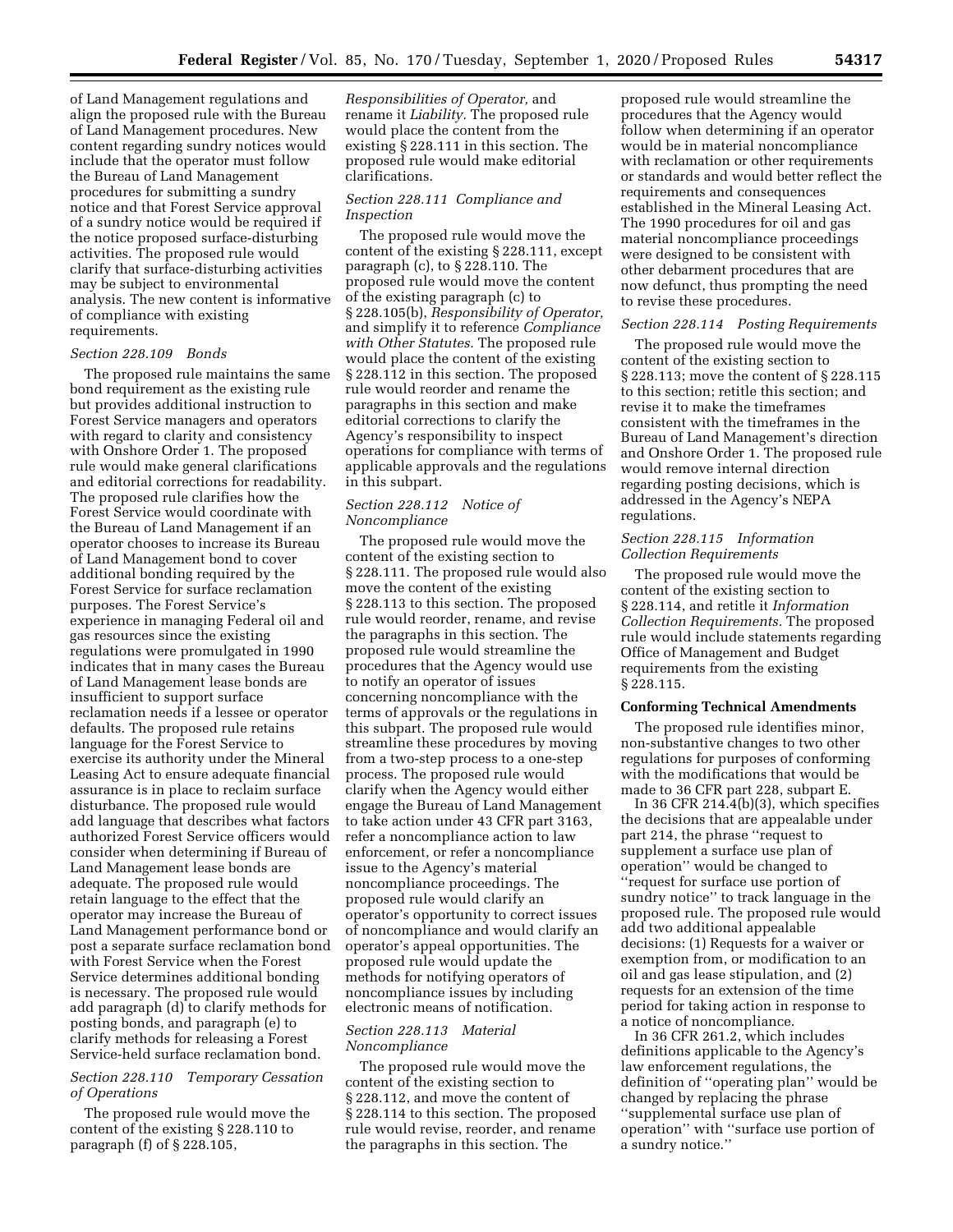#### **Regulatory Certifications**

### *E.O. 12866 Regulatory Planning and Impact Analysis (Analysis of Costs and Benefits)*

E.O. 12866 provides that the Office of Information and Regulatory Affairs (OIRA) in the Office of Management and Budget (OMB) will review all significant regulatory actions. The Office of Information and Regulatory Affairs has determined that this proposed rule is significant pursuant to section 3(f) of E.O. 12866. Therefore, a Regulatory Impact Analysis (RIA) analyzing the costs and benefits of the proposed regulation is needed to comply with E.O. 12866. The potential benefits and costs, as well as distributional impacts, associated with the proposed rule were analyzed to fulfill the RIA requirements, consistent with E.O.12866 and OMB Circular A–4.

The RIA considers costs and benefits associated with updates, modifications, or clarifications to different sections of 36 CFR part 228, subpart E, as they relate to key procedural steps for oil and gas leasing and permitting on National Forest System lands. Changes in costs and benefits are discussed in a primarily qualitative manner due to the challenges with quantifying costs and benefits at a programmatic level. Quantitative proxies are used when feasible to help describe the potential frequency or magnitude of activities and corresponding costs affected by the proposed rule.

The direct benefits of the proposed rule are reduced costs and time spent on identifying available lease areas, approving operations, and addressing compliance actions, including costs and time incurred by the Agency as well as by proponents engaged in or pursuing oil and gas operations on National Forest System lands. Indirect benefits can result from expedited access to leasable oil and gas resources on National Forest System lands, including time-valued oil and gas revenue or returns to operators as well as timevalued bids, lease rentals, and royalties paid by operators to the Federal Government and public.

The proposed rule is not expected to have a significant or measurable impact on rates of oil and gas production on National Forest System lands; oil and gas prices and other market factors are likely to drive future changes in growth of development and production. Because of minimal impacts to production, the proposed rule is equally unlikely to have significant distributional impacts on job or income contributions from oil and gas activities on National Forest System lands.

The total or aggregate net benefits associated with the proposed rule cannot be quantified but are likely to be small or slightly more than the estimated agency cost savings of \$100,000 to \$200,000 per year. The Regulatory Impact Analysis is available with the supporting documents at *http://www.regulations.gov.* 

## *Congressional Review Act*

Pursuant to the Congressional Review Act (5 U.S.C. 801 *et seq.*), the Office of Information and Regulatory Affairs has determined that this rule is not a major rule as defined by 5 U.S.C. 804(2). Findings in the Regulatory Impact Analysis for the proposed rule indicate that it is unlikely to have significant impacts on job or income contributions from oil and gas activities on National Forest System lands. Therefore, the revised regulation is not classified as major.

#### *Energy Effects*

The proposed rule was reviewed under Executive Order 13211, Actions Concerning Regulations That Significantly Affect Energy Supply, Distribution, or Use. The proposed rule is not expected to have a measurable effect (positive or negative) on oil and/ or gas supply or distribution. The Agency regulation does not make decisions about which lands are open or closed to leasing and subsequent development, but instead manages the process. The proposed rule should streamline the oil and gas leasing process and should clarify processing procedures for the Surface Use Plan of Operation portion of an Application for Permit to Drill on National Forest System lands. The streamlining should reduce time and costs of permitting or leasing.

The proposed rule is not expected to have a significant adverse effect on the supply, distribution, or use of energy; on competition or prices; or on other agency actions related to energy. The proposed rule is not expected to raise novel issues regarding adverse effects on energy. The proposed rule is therefore not expected to be a significant energy action or to require a statement of energy effects, consistent with OMB guidance for implementing E.O. 13211.

## *Reducing Regulation and Controlling Regulatory Costs (E.O. 13771)*

The Agency has reviewed this proposed rule under U.S. Department of Agriculture procedures and Executive Order (E.O.) 13771, Reducing Regulation and Controlling Regulatory Costs, issued January 30, 2017. The Office of Management and Budget has

reviewed this proposed rule and designated it as significant per E.O. 12866. E.O. 13771 requires that agencies account for the incurred costs that a significant regulatory action may have on the public and offset such costs with the removal of two other significant regulatory actions.

The total or aggregate net benefits associated with the proposed rule cannot be quantified; however, they are expected to be small or slightly more than the estimated agency cost savings of \$100,000 to \$200,000 per year for leasing analysis and processing expressions of interest. Thus, the proposed rule is considered a deregulatory action per E.O.13771.

#### *National Environmental Policy Act*

The Agency prepared a programmatic environmental assessment (PEA) to determine whether this proposed rule would have a significant impact on the quality of the human environment under the National Environmental Policy Act of 1969 (NEPA) (42 U.S.C. 4321 *et seq.*) The PEA describes and analyzes two alternatives: The Proposed Rule (Proposed Action) and continuing with the existing regulations (No Action). The PEA is available for review with the supporting documents for this proposed regulation at *http:// www.regulations.gov.* If the final PEA supports a Finding of No Significant Impact for the rule, the preparation of an environmental impact statement pursuant to the NEPA would not be required.

## *Consultation and Coordination With Indian Tribal Governments (E.O. 13175)*

This rule has been reviewed in accordance with the requirements of Executive Order 13175, *Consultation and Coordination with Indian Tribal Governments.* Executive Order 13175 requires Federal agencies to consult and coordinate with tribes on a governmentto-government basis on policies that have tribal implications (including regulations, legislative comments or proposed legislation, and other policy statements or actions) that have substantial direct effects on one or more Indian tribes, on the relationship between the Federal Government and Indian tribes, or on the distribution of power and responsibilities between the Federal Government and Indian tribes. To ensure tribal perspectives are heard and fully considered during rulemaking, the Agency contacted all federally recognized Indian tribes and Alaska Native Corporations in accordance with E.O. 13175, (Consultation and Coordination with Indian Tribal Governments); USDA Departmental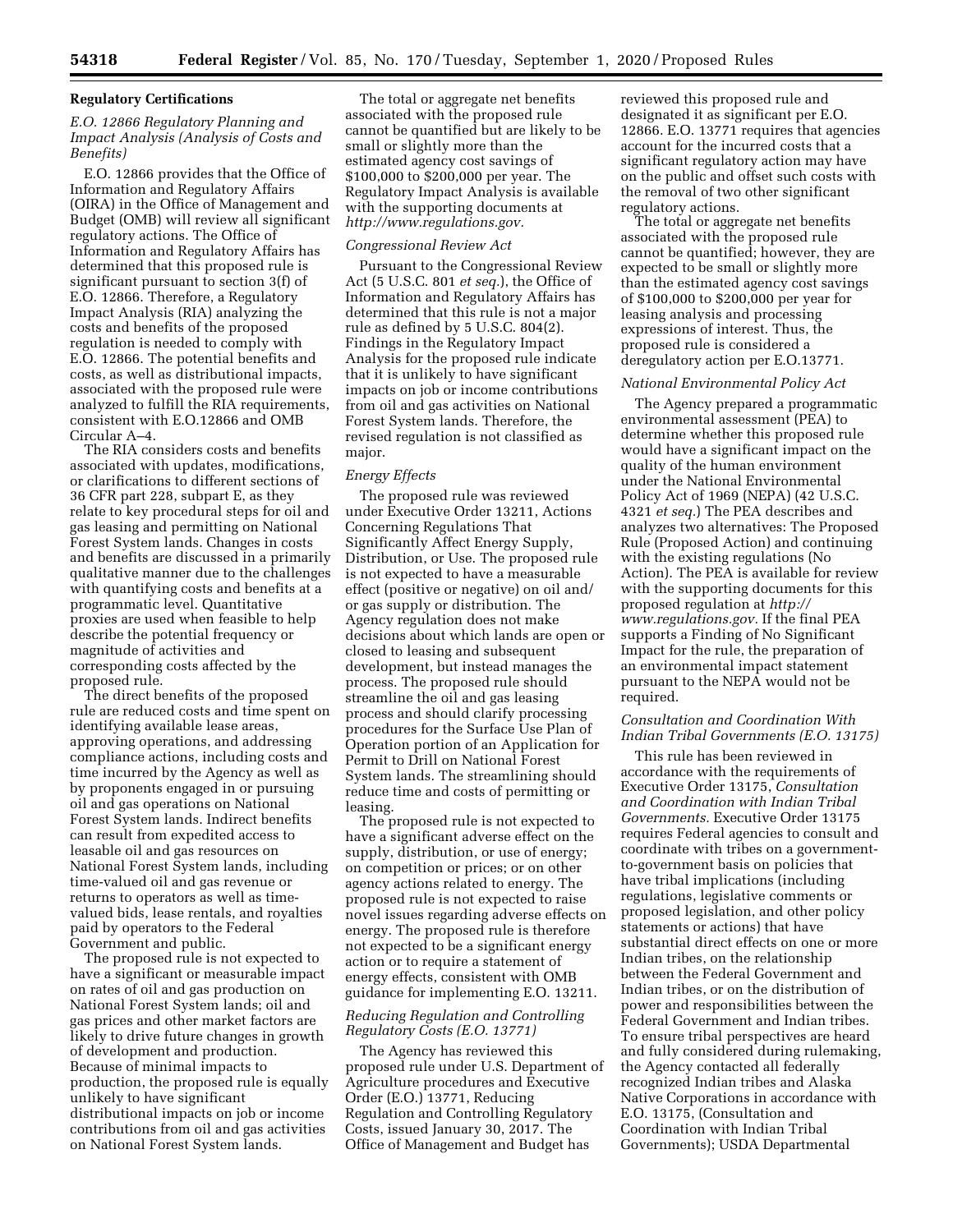Regulation 1350–02 (Tribal Consultation, Coordination and Collaboration); and Forest Service Handbook 1509.13, Chapter 10 (Consultation with Indian tribes and Alaska Native Corporations). The Agency initiated formal consultation on the rulemaking by contacting the Indian tribes and Alaska Native Corporations by mail.

The consultation period began in September 2018 and will continue until the close of the comment period on the proposed rule. Consultation materials included the advance notice of proposed rulemaking, briefing documents that outline possible revisions of the existing regulations and the reasons why these changes are being proposed, and a list of frequently asked questions. As consultation continues, the Agency will also provide Indian tribes and Alaska Native Corporations with the proposed rule.

So far, the consultation process has included two in-person regional tribal consultation meetings in the Forest Service's Southwest Region: One was held on October 29, 2018, in Albuquerque, New Mexico, and the other on October 31, 2018 in Flagstaff, Arizona. During the October 31, 2018 consultation meeting, the Hopi Tribe requested additional face-to-face consultation with the Regional Forester. The Agency also received written comments from the Hopi Tribe and the Rincon Band of Luiseno Indians by letter and from the Federated Indians of Graton Rancheria by email. Most comments stated that the tribes will be provided additional review and comment once the Agency releases the proposed rule, as part of the consultation process. The Agency will continue to conduct government-togovernment consultation on the rule until the close of the public comment period on the proposed rule.

The USDA's Office of Tribal Relations (OTR) has assessed the impact of this rule on Indian tribes and has determined that this rule has tribal implications that require continued communication efforts to determine if further tribal consultation under E.O. 13175 is required. To date, as part of their regulatory review process noted above, the Forest Service has engaged in various outreach efforts to American Indian and Alaska Native tribes, villages, and Corporations regarding the development of this proposed rule and the ongoing tribal cooperation in this process. If further consultation is required or otherwise appropriate, the Forest Service will work with the USDA's Office of Tribal Relations to

ensure that meaningful consultation is provided.

### *Regulatory Flexibility Act and Small Business Analysis*

The Agency considered the impacts of the proposed rule on small entities, consistent with requirements of the Regulatory Flexibility Act (RFA), as amended by the Small Business Regulatory Flexibility Enforcement Fairness Act of 1996 (SBREFA), and Executive Orders 13272 and 13563 (Proper Consideration of Small Entities in Agency Rulemaking). Under the RFA, whenever an agency is required to publish a notice of rulemaking for any proposed or final rule, it must prepare and make available for public comment a regulatory flexibility analysis that describes the effects of the rule on small entities (*i.e.,* small businesses, small organizations, and small government jurisdictions). However, no regulatory flexibility analysis is required if the head of the agency certifies the rule will not have a significant economic impact on a substantial number of small entities. Small entities potentially impacted by the proposed rule include small businesses (firms) involved in oil and gas extraction operations (North American Industry Classification System (NAICS) 211111), drilling oil and gas wells (NAICS 213111), and support activities for oil and gas operations (NAICS 213112). The proposed rule does not affect the terms, conditions, and stipulation of existing leases. The proposed rule can impact businesses that express interest in or decide to bid on new leases, or otherwise decide to engage in oil and gas development and operations on National Forest System lands currently under lease or that may come under lease in the future. The proposed rule provides both direct and indirect benefits to small businesses depending on whether the business holds leases or provides drilling and other support services.

There were 328 different firms operating oil and gas producing wells on National Forest System lands as of September 2018, of which 316 (96 percent) are estimated to be small businesses based on the Small Business Administration (SBA) small business criterion of 1,250 employees for NAICS 211111. The proposed rule will primarily impact a subset of operators that express interest in leasing National Forest System land or apply for permits to drill new wells on National Forest System lands in the future. As an estimate for the subset of affected small businesses, the Forest Service used the average of 35 Surface Plans of Operation for new wells that were approved annually, from 2013—2017, and assumed each new Surface Use Plan of Operations is submitted by a different firm (which is unlikely and provides a high side estimate). Other aspects of the proposed rule will likely go unnoticed by operators. For example, compliant operators will likely experience no affects from proposed procedures that the Agency will follow to monitor for compliance. For comparison to the effect on 35 small businesses annually, the estimated number of small firms associated with the oil and gas extraction sector (NAICS 211111) for the nation is approximately 5,600. The percent of small businesses affected by the proposed rule on an annual basis is projected to be small (35 of 5,600 is less than 1 percent).

The aggregate impact of the proposed rule, compared to baseline regulatory conditions, is expected to be positive for a majority of the entities involved in oil and gas leasing, development and operations on National Forest System lands, as noted in the Regulatory Impact Analysis. Provisions of the proposed rule are expected to reduce the times for reviewing and approving leases and permits, thereby saving operator costs and expediting opportunities for production and revenue. Exceptions might include cases where some operators may be faced with increases in reclamation bond amounts or have to apply for special use authorizations; however, these situations arise only when operators are not in full compliance with existing regulations. Based on the evidence summarized above, the proposed rule is expected to increase opportunities for net benefits to small entities on average. The number of small entities that would be impacted is not likely to be substantial. We therefore certify that this rule will not have a significant economic impact on a substantial number of small entities indicating that an initial regulatory flexibility analysis is not required

More information on the RFA and SBREFA determination is available with the supporting documents for this proposed regulation at *http:// www.regulations.gov.* The Agency acknowledges that the analysis took place prior to the COVID–19 pandemicinduced recession and its impact on oil and gas markets. Because the expected impacts on small businesses are expected to be very small, difficult to quantify, and beneficial, we do not expect updated data on oil and gas markets or Forest Service production and development activity to change the overall conclusion and certification. However, the Agency intends to use the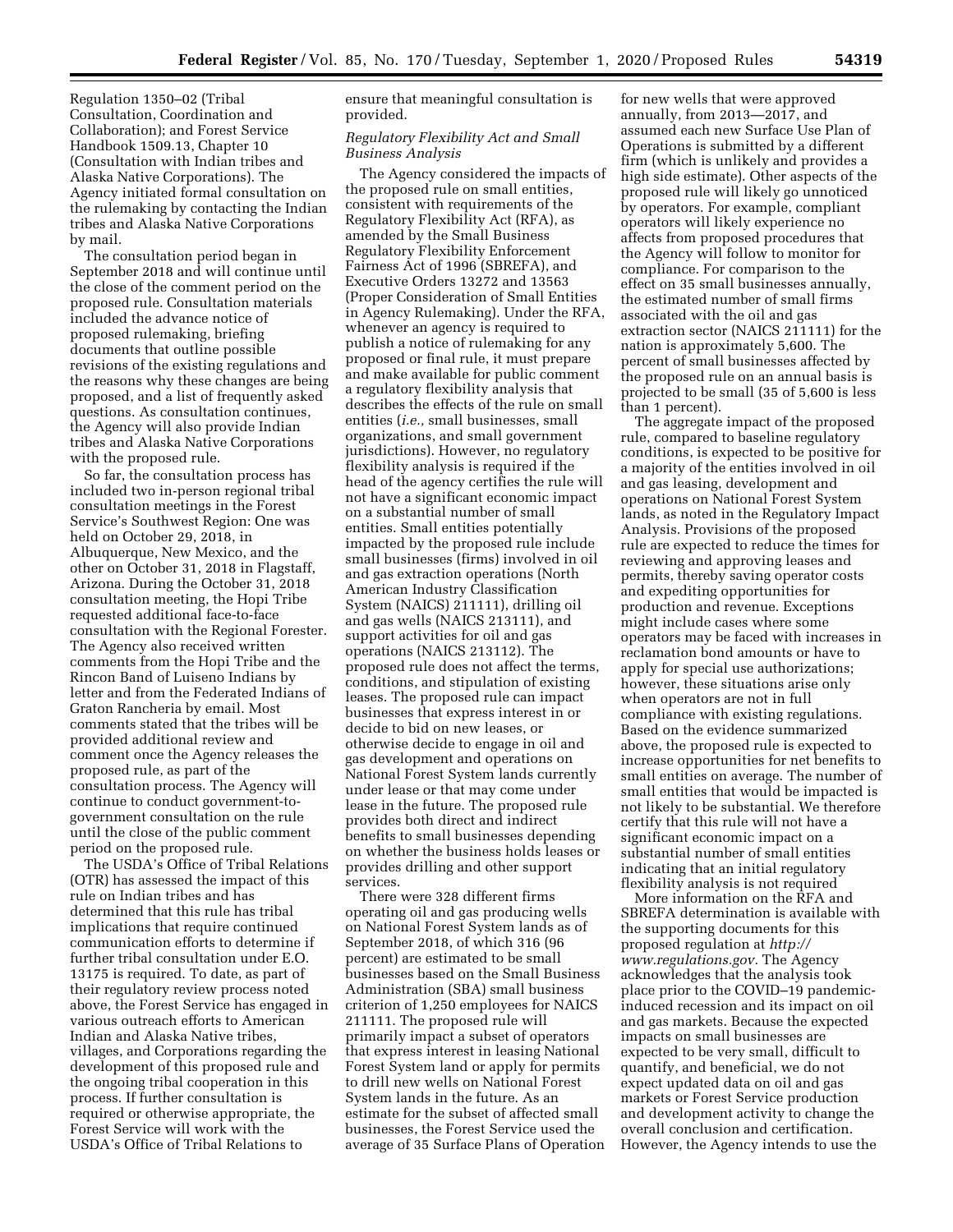most current data available in its analyses prior to finalizing the rule. The Agency is seeking public comment specific to this analysis, and public comment on what effect the COVID–19 pandemic may have on the proposed revisions to the regulation.

#### *Federalism*

The Agency considered this proposed rule under the requirements of Executive Order 13132, Federalism. The Agency has concluded that the rule conforms to the federalism principles set out in this Executive Order. It will not impose any compliance costs on the States and will not have substantial direct effects on the States or the relationship between the National Government and the States, or on the distribution of power and responsibilities among the various levels of government. Therefore, the Agency has determined that no further assessment of federalism implications is necessary.

## *Taking of Private Property (E.O. 12630)*

This rule has been analyzed in accordance with the principles and criteria contained in Executive Order 12630, Governmental Actions and Interference with Constitutionally Protected Property Rights, and it has been determined that the rule does not pose the risk of a taking of protected private property. This rule affects management of Federal oil and gas resources and does not apply to privately held oil and gas rights.

#### *Civil Justice Reform (E.O. 12988)*

This rule complies with the requirements of Executive Order 12988. More specifically, this rule meets the criteria of section 3(a), which requires agencies to review all regulations to eliminate errors and ambiguity and to write all regulations to minimize litigation. This rule also meets the criteria of section 3(b)(2), which requires agencies to write all regulations in clear language with clear legal standards.

#### *Environmental Justice*

The Department considered impacts of the proposed rule on civil rights and environmental justice (pursuant to Executive Order 12898, February 16, 1994). The Civil Rights Impact Analysis prepared according to USDA DR 4300– 4 and 5600–002 may be viewed with this proposed regulation's supporting documents at *http:// www.regulations.gov.* No adverse or disproportionate impacts on civil rights or environmental justice to

underrepresented populations, or to

other U.S. populations or communities, are expected from the proposed rule.

### *Unfunded Mandates Reform Act*

Pursuant to Title II of the Unfunded Mandates Reform Act (UMRA) of 1995 (2 U.S.C. 1531–1538), the Agency has assessed the effects of the proposed rule on State, local, and Tribal governments, and on the private sector. This proposed rule would not compel the expenditure of \$100 million or more by State, local, or Tribal governments, in the aggregate, or by the private sector. Therefore, this proposed rule is not subject to the requirements of section 202 and 205 of the UMRA.

### *Paperwork Reduction Act*

This proposed rule contains a collection of information for which the Agency is seeking Office of Management and Budget (OMB) approval under the Paperwork Reduction Act (PRA) (44 U.S.C. 3501 *et seq.*). To accomplish the information collection approval, the Agency is currently seeking reinstatement of OMB Control No. 0596–0101, which has previously been approved for collection of information associated with the existing 36 CFR part 228, subpart E. The proposed rule does not establish any new information collection requirements not previously approved under OMB Control No. 0596– 0101.

It is important to note that the information collection requirements of this subpart are supplemental to the Bureau of Land Management's various OMB information collection approvals for issuing and managing operations on Federal oil and gas leases. The following sections of proposed subpart E contain information requirements as defined in 5 CFR part 1320:

*Section 228.104—Consideration of Requests to Waive, Except, or Modify Lease Stipulations.* Under the Bureau of Land Management regulations at 43 CFR 3101.1–4, the Bureau of Land Management may waive, except, or modify a lease stipulation. For leases on National Forest System lands, the Bureau of Land Management must obtain approval from the Forest Service before granting such a request. Section 228(c) provides criteria for approval that the Authorized Forest Service officer must determine are in place to grant approval. The additional information collection burden estimate is for the extra time an operator would take to organize and focus its request to assist the Forest Service in its review and consideration for approval.

*Section 228.106(a), (c), and (d)— Operator's Submission of Surface Use Plan of Operations.* Where a well is

located on National Forest System lands, the Forest Service must approve the Surface Use Plan of Operations included as part of an operator's Application for Permit to Drill (reference BLM Form 3160–3, OMB Control No. 1004–0136). The Agency estimates that there are no additional burden hours for an operator's submission of a Surface Use Plan of Operations on National Forest System lands versus lands managed by the Bureau of Land Management.

*Section 228.109(e) Bond Release.* This section would provide an operator the ability to seek an incremental reduction in the performance bond based on partial completion of the reclamation requirements of the approved Surface Use Plan of Operations. This is an information collection specific to subpart E regulations.

*Section 228.110(a) Notice of Temporary Cessation of Operations.*  This section would require an operator to provide verbal notification followed by a written statement to the Forest Service if operations will be temporarily paused for a period of 45 days or more. This is an information collection specific to subpart E regulations.

*Section 228.112(c) Extension of Deadline in Notice of Noncompliance.*  Under this section, when issued a notice of noncompliance an operator may request an extension of the deadline contained within the notice. In its request, an operator would provide the rationale for the needed delay for it to come into compliance. This is an information collection specific to subpart E regulations.

*Section 228.113(b)(2)—Response to a Referral of Material Noncompliance.*  When the Agency determines that an operator has failed to remedy a state of noncompliance and is being referred to the Compliance Officer for a determination of material noncompliance, this section would inform an operator that it may submit a written response to the referral or request an oral presentation to the Compliance Officer. This is an information collection specific to subpart E regulations.

*OMB Control Number:* 0596–0101. *Title:* Oil and Gas Resources, 36 CFR, Part 228, Subpart E.

*Type of Review:* Reinstatement without Change.

*Respondents/Affected Public:*  Individuals and private sector businesses who wish to engage in activities on National Forest System lands pursuant to a Federal oil and gas lease.

*Total Estimated Number of Annual Respondents:* Approximately 50.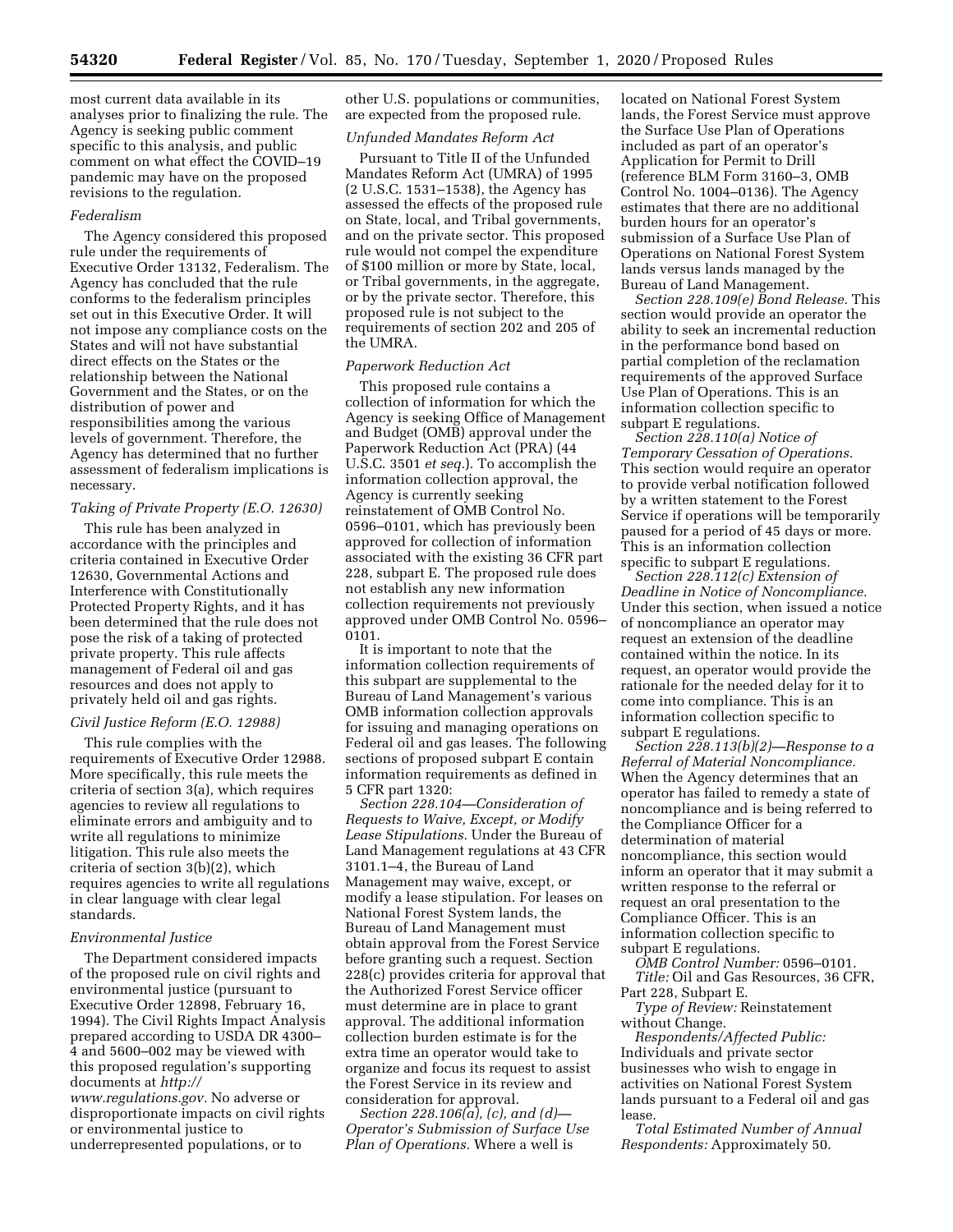*Total Estimated Number of Annual Responses:* Approximately 70.

*Estimated Completion Time per Response:* Varies from 5 minutes to 2 hours, depending on activity, with weighted average of 0.2 hours per response.

*Total Estimated Number of Annual Burden Hours:* 14 hours.

In accordance with the Paperwork Reduction Act of 1995, we provide the public and other agencies with an opportunity to comment on new, proposed, revised, and continuing collections of information. This helps us assess the impact of our information collection requirements and minimize the public's reporting burden. It also helps the public understand our information collection requirements and provide the requested data in the desired format.

We are soliciting comments on the proposed information collection request. We are especially interested in public comment addressing the following issues: (1) Is the collection necessary to the proper functions of the Agency; (2) will this information be processed and used in a timely manner; (3) is the estimate of burden accurate; (4) how might the Agency enhance the quality, utility, and clarity of the information to be collected; and (5) how might the Agency minimize the burden of this collection on the respondents, including through the use of information technology.

#### Request for Public Comment

Public input has informed the development of the rules, including through an advance notice of proposed rulemaking (ANPR). The Agency reiterates its request for public comments on any aspects of the proposed revisions to the rule. The Agency will carefully consider public comments in preparing the final rule.

Comments that you submit in response to this notice are a matter of public record. We will include or summarize each comment in our request to the Office of Management and Budget to approve this information collection request. Before including your address, phone number, email address, or other personal identifying information in your comment, you should be aware that your entire comment—including your personal identifying information—may be made publicly available at any time. While you can ask us in your comment to withhold your personal identifying information from public review, we cannot guarantee that we will be able to do so.

Please see the **ADDRESSES** section for directions on where to submit

comments for this information collection request.

### **List of Subjects**

## *36 CFR Part 214*

Administrative practice and procedure, National forests.

#### *36 CFR Part 228*

Environmental protection, Mines, National forests, Oil and gas exploration, Public lands-mineral resources, Public lands-rights-of-way, Reporting and recordkeeping requirements, Surety bonds, Wilderness areas.

## *36 CFR Part 261*

Law enforcement, National forests. Therefore, for the reasons set forth in the preamble, the Forest Service is proposing to amend parts 214, 228, and 261 of title 36 of the Code of Federal Regulations as follows:

## **PART 214—POSTDECISIONAL ADMINISTRATIVE REVIEW PROCESS FOR OCCUPANCY OR USE OF NATIONAL FOREST SYSTEM LANDS AND RESOURCES**

■ 1. The authority citation for part 214 continues to read as follows:

**Authority:** 7 U.S.C. 1011(f); 16 U.S.C. 472, 551.

■ 2. Amend § 214.4 by revising paragraph (b)(3) to read as follows:

#### **§ 214.4 Decisions that are appealable.**

\* \* \* \* \*

(b) \* \* \* (3) Approval or denial of a surface use plan of operations, request for a surface use portion of a sundry notice, request for a waiver or exception from or modification to an oil and gas lease stipulation, suspension of oil and gas operations, issuance of a notice of noncompliance, or denial of a request for noncompliance notice deadline extension pursuant to 36 CFR part 228, subpart E;

\* \* \* \* \*

## **PART 228—MINERALS**

■ 3. The authority citation for part 228 continues to read as follows:

**Authority:** 16 U.S.C. 478, 551; 30 U.S.C. 226, 352, 601, 611; 94 Stat. 2400.

## ■ 4. Revise subpart E to read as follows:

#### **Subpart E—Oil and Gas Resources**

- Sec.<br>228.100 Scope and applicability.
- 228.101 Definitions.
- 228.102 Issuance of onshore orders and notices to lessees and operators.
- 228.103 Leasing analysis and consent decision.
- 228.104 Consideration of request to waive, except, or modify lease stipulations.
- 228.105 Responsibilities of operator.<br>228.106 Operator's submission of Su
- Operator's submission of Surface Use Plan of Operations.
- 228.107 Review and approval of Surface Use Plan of Operations.<br>228.108 Sundry notices.
- Sundry notices.
- 228.109 Bonds.<br>228.110 Tempo
- Temporary cessation of operations.
- 228.111 Compliance and inspection.<br>228.112 Notice of noncompliance.
- 228.112 Notice of noncompliance.<br>228.113 Material noncompliance.
- Material noncompliance.
- 228.114 Posting requirements.
- 228.115 Information collection requirements.

#### **Subpart E—Oil and Gas Resources**

**Authority:** 16 U.S.C. 478, 551; 30 U.S.C. 226, 352, 601, 611.

#### **§ 228.100 Scope and applicability.**

(a) *Scope.* This subpart sets forth the rules and procedures by which the Forest Service of the United States Department of Agriculture will carry out its statutory responsibilities for the conservation of surface resources associated with oil and natural gas leasing on National Forest System lands, for approving surface use requirements related to exploration and development of oil and gas on National Forest System lands subject to a Federal oil and gas lease, for inspecting surface-disturbing operations on such leases, for enforcing surface use and reclamation requirements, and for the general management of subsequent oil and gas operations on National Forest System lands. This subpart also establishes minimum requirements for lessees and/ or operators for use and protection of National Forest System lands and resources.

(b) *Applicability.* The rules of this subpart apply to National Forest System lands subject to Federal oil and gas leases, and to operations that are conducted within such leases. The regulations in this subpart do not apply to the development of non-Federal oil and gas interests pursuant to reserved and outstanding rights.

(c) *Applicability of other rules.* Other rules that apply are:

(1) Application requirements for proposing oil or gas wells, along with the procedures the Federal agencies follow for approving oil and gas wells, certain subsequent well operations, and abandonment, are established in the Forest Service and Bureau of Land Management joint rule, Onshore Oil and Gas Order Number 1 (see 43 CFR 3164.1), referred to as Onshore Order 1 in this subpart.

(2) The Bureau of Land Management regulations at 43 CFR parts 3160 and 3170, Onshore Oil and Gas Orders 2 and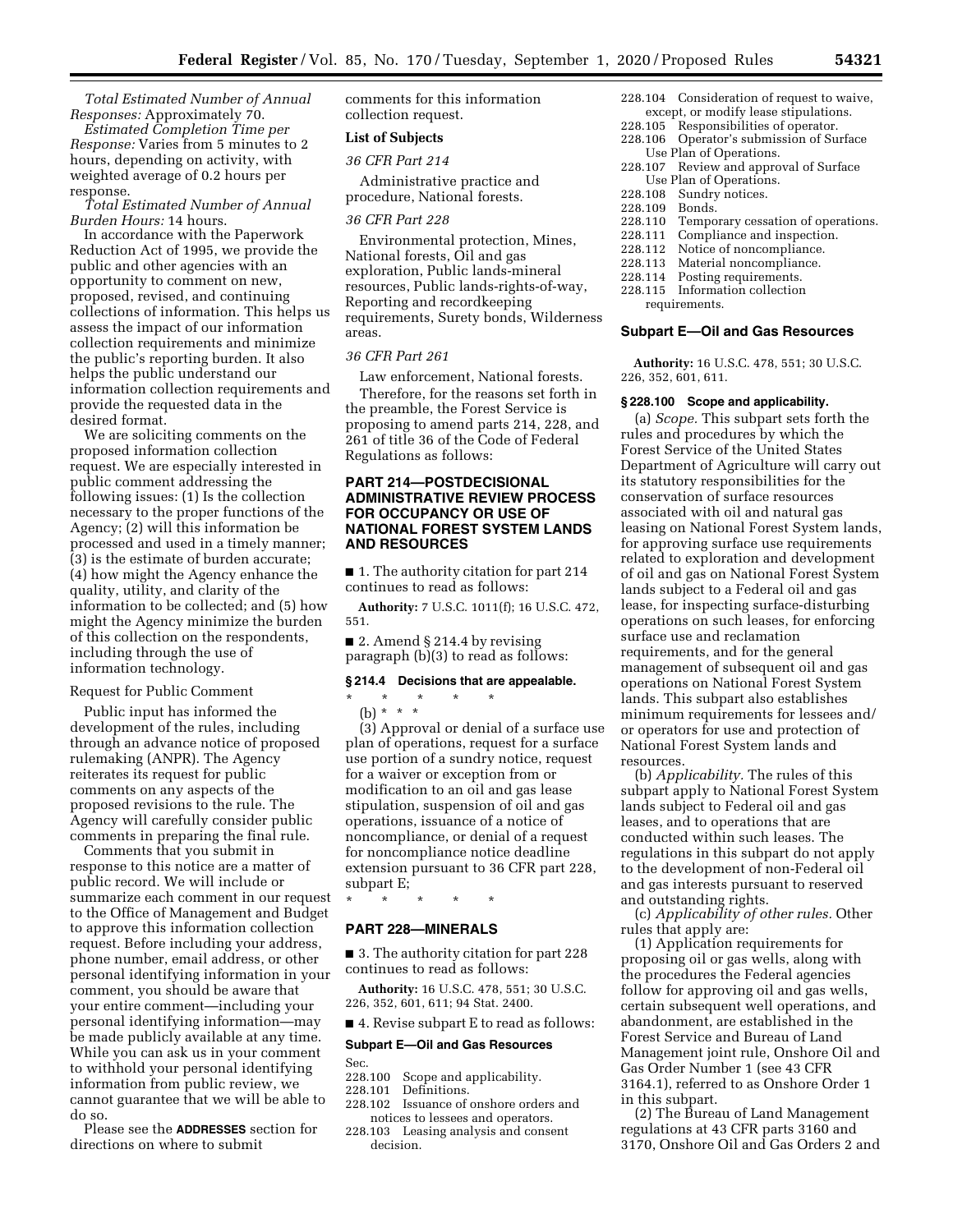7, and Bureau of Land Managementissued Notices to Lessees and Operators also apply to oil and gas leasing and operations on National Forest System lands, where applicable.

(3) Surface uses associated with oil and gas activities that are conducted on National Forest System lands outside a lease or agreement are subject to Forest Service authorization under regulations set forth elsewhere in 36 CFR chapter II, including but not limited to the regulations set forth in 36 CFR part 251, subpart B, and 36 CFR part 261.

### **§ 228.101 Definitions.**

For the purposes of this subpart, the terms listed in this section have the following meaning:

*Acquired lands.* Lands which the United States obtained by deed through purchase or gift, or through condemnation proceedings, including lands previously disposed of under the public land laws including the mining laws.

*Agreement.* A Bureau of Land Management-approved Oil and Gas Unit Agreement or Communitization Agreement (see 43 CFR 3180.0–5).

*Authorized Forest Service officer.* The Forest Service employee delegated the authority to perform a duty described in this subpart and who is generally a Regional Forester, Forest, Grassland or Prairie Supervisor, or District Ranger, depending on the scope and level of the duty to be performed.

*Compliance Officer.* The Deputy Chief, or the Associate Deputy Chief, National Forest System or the line officer designated to act in the absence of the Deputy Chief.

*Conditions of Approval.* Site-specific requirements that may be included with the approval of a Surface Use Plan of Operations that may limit or modify the specific activities covered in the plan. Conditions of Approval may minimize, mitigate, or prevent impacts to National Forest System lands or resources.

*Consent.* For the purposes of this subpart means to authorize the Bureau of Land Management to offer oil and gas leases on National Forest System lands, and refers to either the Forest Service's not objecting to such leasing on lands reserved from the public domain or the Forest Service's consenting to such leasing on acquired National Forest System lands.

*Final Abandonment Notice (FAN).* An operator submits a FAN to notify the Bureau of Land Management and the surface management agency that final reclamation has been completed, that the surface has been reclaimed in accordance with previous approval(s), and that the well site or other facility is

ready for inspection and consideration for release from liability under the bond.

*Infrastructure or facilities.* The basic physical components (*e.g.,* buildings, roads, power supply, equipment, pipelines, storage tanks) necessary for the development and production of oil and gas.

*Lease.* Any contract, profit-share arrangement, joint venture, or other agreement issued or approved by the United States under a mineral leasing law that authorizes exploration for, extraction of, or removal of oil or gas on Federal lands, including National Forest System lands.

*Lease Notice.* A notice attached to an oil and gas lease that provides more detailed information concerning limitations that already exist in law, lease terms, regulations, or operational orders. A Lease Notice also addresses special terms the lessee should consider when planning operations but does not impose new or additional restrictions. Lease Notices attached to leases should not be confused with NTLs—Notices to Lessees (43 CFR 3160.0–5).

*Lessee.* A person or entity holding record title in a lease issued by the United States. A lessee also may be an operating rights owner if the operating rights in a lease or portion thereof have not been severed from record title (43 CFR 3100.0–5).

*Master Development Plan.* A plan submitted by an operator(s) to the Bureau of Land Management that contains information common to multiple planned wells, including drilling plans, Surface Use Plans of Operations, and plans for future production.

*Master Surface Use Plan of Operations.* A plan for surface use, disturbance, and reclamation for two or more wells.

*Material noncompliance.* A Forest Service determination that an operator or lessee has materially failed or refused to take necessary corrective actions, complete reclamation, maintain required bonds, or reimburse the Agency for the costs of abating an emergency, as further described in § 228.113, in a timely manner.

*National Forest System lands.* All lands, waters, or interests therein administered by the USDA Forest Service as provided in 16 U.S.C. 1609.

*Notices to Lessees and Operators.* A written notice issued by the authorized Forest Service officer or the Bureau of Land Management. Notices to Lessees and Operators serve as requirements related to specific item(s) of importance within a State, Forest Service Region, National Forest, Grassland or Prairie, or Ranger District, or other area.

*Onshore Oil and Gas Order.* An order issued by the Chief of the Forest Service that implements and supplements the regulations in this subpart. Onshore Oil and Gas Orders may also be issued by the Bureau of Land Management and cosigned by the Chief, as with Onshore Oil and Gas Order 1 (see 43 CFR 3164.1), referred to as Onshore Order 1 in this subpart. The Bureau of Land Management may also issue Onshore Oil and Gas Orders governing other oil and gas activities under their jurisdiction that apply to National Forest System lands.

*Operations.* Activities conducted on a lease or agreement area on National Forest System lands pursuant to an approved Surface Use Plan of Operations, including but not limited to exploratory drilling, development, and production of oil or gas resources and reclamation of surface resources.

*Operator.* Any person or entity, including, but not limited to, the lessee or operating rights owner, who has stated in writing to the authorized officer of the Bureau of Land Management that the person or entity is responsible under the terms and conditions of the lease for the operations conducted on the leased lands or a portion thereof.

*Reasonably Foreseeable Development Scenario (RFDS).* A projection of oil and gas exploration, development, production, and reclamation activity. The RFDS estimates the oil and gas activity in a defined area for a specified period of time. The RFDS projects a baseline scenario of activity assuming all potentially productive areas are open to lease under standard lease terms, except those areas designated as closed to leasing by statute or regulation or areas withdrawn by the Secretary of the Interior.

*Stipulation.* A provision that modifies standard lease terms and is attached to, and made a part of, the lease by the Bureau of Land Management. The Forest Service may include stipulations as part of its consent to lease determination to conserve surface resources and to minimize, mitigate, or prevent impacts to lands and resources. Stipulations constrain where, when, or how the surface lands may be used for exploration and development activities.

*Sundry Notice.* An operator's request submitted to the Bureau of Land Management to perform work or conduct lease operations not covered by another type of permit or authorization, or to change operations in a previously approved permit; or a subsequent report of completed activities; or a final abandonment notice.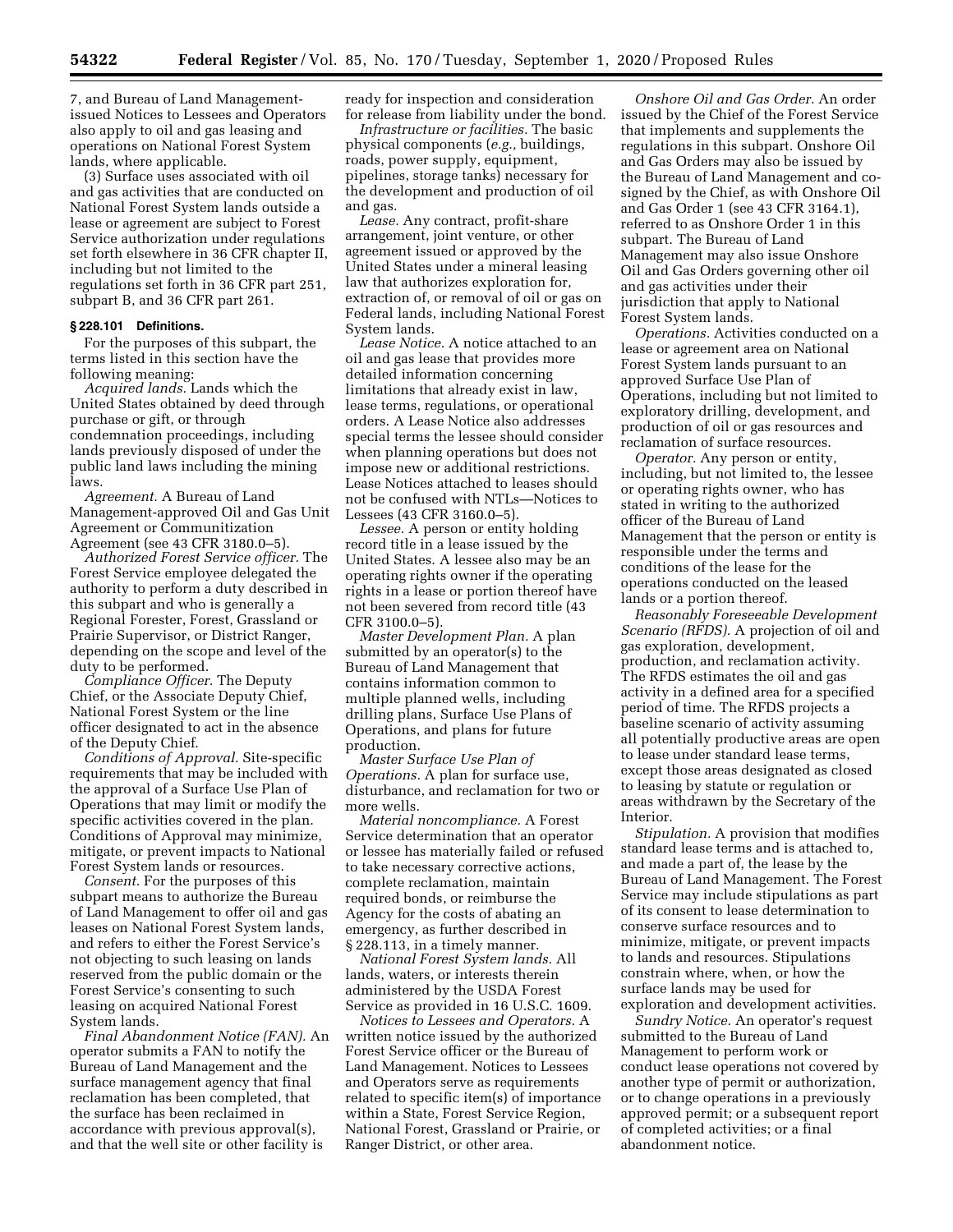*Surface Use Plan of Operations.* A plan for surface use, disturbance, and reclamation, and is a component of an Application for Permit to Drill or Sundry Notice. The requirements for the Surface Use Plan of Operations are described in detail in Onshore Order 1.

*Waiver, exception, or modification.*  Refers to a change to a lease stipulation including:

(1) *Waiver.* Permanent exemption from a lease stipulation. The stipulation no longer applies anywhere within the lease.

(2) *Exception.* Case-by-case exemption from a lease stipulation. The stipulation continues to apply to all other sites within the lease to which the restrictive criteria, as described in the lease stipulation, apply.

(3) *Modification.* Fundamental change to the provisions of a lease stipulation, either temporarily or for the term of the lease. A modification may, therefore, include an exemption from or alteration to a stipulated requirement. Depending on the specific modification, the stipulation may or may not apply to all other sites on the lease to which the restrictive criteria, as described in the lease stipulation, apply.

#### **§ 228.102 Issuance of onshore orders and notices to lessees and operators.**

(a) *Onshore Oil and Gas Orders.* The Chief of the Forest Service may issue, or cosign with the Director, Bureau of Land Management, Onshore Oil and Gas Orders necessary to implement and supplement the regulations of this subpart. Additional Onshore Oil and Gas Orders shall be published in the **Federal Register** for public comment.

(b) *Notices to Lessees and Operators.*  The authorized Forest Service officer may issue, or cosign with the authorized officer of the Bureau of Land Management, Notices to Lessees and Operators necessary to implement the regulations of this subpart. Notices to Lessees and Operators apply to all operations conducted by Federal lessees on the National Forest System lands or portion thereof supervised by the authorized Forest Service officer who issued or cosigned such notice.

#### **§ 228.103 Leasing analysis and consent decision.**

(a) *Scheduling leasing consent analysis.* The Forest Service Washington Office shall develop, in cooperation with the Bureau of Land Management, Forest Service Regional Offices, and Forest and Grassland units, a schedule for analyzing all National Forest System lands with oil and gas resource potential for leasing in consideration of the following:

(1) The schedule shall identify whether each analysis will be part of a land management plan or will be a separate leasing analysis.

(2) Scheduling shall consider the level of leasing interest expressed by the public.

(3) The Forest Service shall review, revise, or make additions to the schedule at least annually.

(b) *Leasing consent analysis.* The authorized Forest Service officer shall conduct a forest-wide or area-specific leasing analysis in either a land management plan or a separate leasing analysis. The Bureau of Land Management shall be invited to participate as a cooperating agency in the consent analysis. In determining lands open or closed for leasing, the authorized Forest Service officer shall:

(1) Identify and exclude from further review the lands which are ineligible for leasing by statute, regulation, or withdrawal by the Secretary of the Interior.

(2) Consider a Reasonably Foreseeable Development Scenario that projects the type/amount of post-leasing activity that is reasonably foreseeable on eligible lands within the analysis area.

(3) Develop reasonable alternatives, including a no-leasing alternative. The alternatives should include lease stipulations that may be applied.

(4) Project the level of post-leasing activity that would occur for each alternative.

(5) Analyze the impacts of postleasing activity projected under paragraph (b)(4) of this section.

(6) Develop lease stipulations that are consistently applied and coordinated between agencies and are only as restrictive as necessary to protect the resource or resources for which the stipulations are applied.

(7) Include, in the analysis, maps showing lands open to leasing, lands closed to leasing, and applicable stipulations for each alternative.

(c) *Leasing consent decision.* (1) Upon completion of the leasing consent analysis, the authorized Forest Service officer shall issue a leasing consent decision to the authorized officer of the Bureau of Land Management that identifies all National Forest System lands covered by the leasing consent analysis as:

(i) Open to leasing, subject to the terms and conditions of the standard oil and gas lease form (including an explanation of the typical standards and objectives to be enforced under the standard lease terms);

(ii) Open to leasing, subject to constraints that will require the use of lease stipulations; or

(iii) Closed to leasing, distinguishing between those areas that are being closed through exercise of management direction and those areas that are closed by virtue of a statute, regulation, or withdrawal.

(2) Leasing consent decisions made pursuant to this subpart shall be subject to a pre-decisional objection process conducted in accordance with the procedures set forth in 36 CFR part 219, subpart B, whether the leasing consent decision is made as part of a land management plan or separately.

(d) *Effect of leasing consent decision.*  An authorized Forest Service officer's identification of lands as open to leasing does not commit the Bureau of Land Management to future leasing actions, nor does it constitute an irretrievable or irreversible commitment of resources.

(e) *Withdrawing leasing consent.* The authorized Forest Service officer may withdraw consent to lease prior to a Bureau of Land Management lease sale.

#### **§ 228.104 Consideration of requests to waive, except, or modify lease stipulations.**

(a) *General.* (1) The Bureau of Land Management's oil and gas leasing regulations at 43 CFR 3101.1–4 and Onshore Order 1 outline requirements for operators to request waivers, exceptions, or modifications to lease stipulations.

(2) Where the request involves stipulations included on the lease as prescribed by the Forest Service, the Bureau of Land Management must obtain approval from the Forest Service before granting a request for a waiver, exception, or modification.

(b) *Requesting a waiver, exception, or modification.* Requests to waive, except, or modify a lease stipulation are subject to procedures in Onshore Order 1. In addition to information required in Onshore Order 1, the operator should submit any information that might assist the authorized Forest Service officer in assessing whether or not to approve a waiver, exception, or modification.

(c) *Criteria for approval.* A request for a waiver, exception, or modification to a lease stipulation may be approved by the authorized Forest Service officer if the officer determines the following, after reviewing the present condition of the surface resources involved and the nature, location, timing, and design of the proposed operations:

(1) The action would be consistent with applicable Federal laws.

(2) The action would be consistent with the current land management plan.

(3) The management objectives which led the Forest Service to require the inclusion of the stipulation in the lease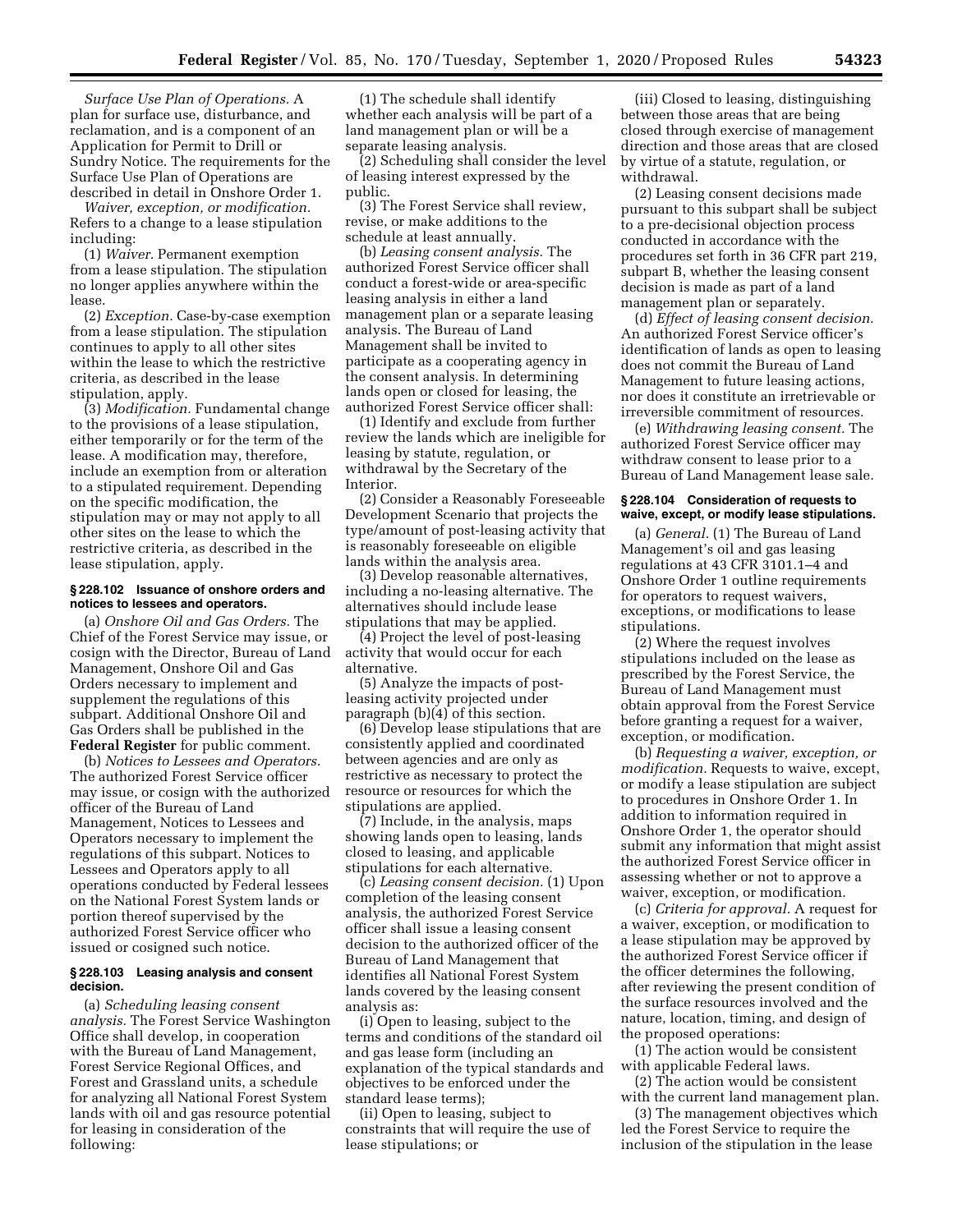can be met if the waiver, exception, or modification is granted.

(4) The action is acceptable to the authorized Forest Service officer based upon a review of the environmental consequences.

(d) *Coordination with other agencies.*  If a lease stipulation was included in a lease by the Forest Service at the request of another agency, or if another agency has specific jurisdiction over the specific resource, the authorized Forest Service officer shall coordinate with that agency prior to approving a waiver, exception, or modification. This paragraph (d) does not require the consent of such an agency to the waiver, exception, or modification unless such consent is independently required by statute or regulation.

(e) *Notice of determination.* The authorized Forest Service officer shall notify the Bureau of Land Management in writing whether or not the request should be granted and shall provide all information used to make the determination.

#### **§ 228.105 Responsibilities of operator.**

(a) *General.* The lessee or operator shall conduct operations on National Forest System lands in a manner that minimizes effects on surface resources and prevents unnecessary or unreasonable surface resource disturbance.

(1) At a minimum, the operator must:

(i) Control soil erosion and mitigate land instability caused by their operations;

(ii) Control water runoff from their operations;

(iii) Remove, or control, solid wastes, toxic substances, and hazardous substances attributable to their operations;

(iv) Reshape and revegetate areas disturbed by their operations;

(v) Remove structures, improvements, facilities, and equipment no longer needed in the conduct of operations, unless otherwise authorized;

(vi) Take measures to preclude introduction of nonnative invasive species that could otherwise result from their operations;

(vii) Take measures to reclaim surface areas disturbed by their operations, as required by the authorized Forest Service officer;

(viii) Unless otherwise approved by the authorized Forest Service officer, initiate interim reclamation activity within 1 year of completion of operations on the affected area. Interim reclamation shall be conducted concurrently with other operations; and

(ix) Promptly clean up and remove from National Forest System lands,

waters, or interests therein which are administered by the Forest Service or are designated for administration through the Forest Service as a part of the system (16 U.S.C. 1609) any released oil, produced water, toxic substances, or other contaminating substances attributable to their operations in accordance with all applicable Federal, State and local laws and regulations.

(2) Operators shall use existing roads and utility corridors wherever possible.

(3) All spills or leakages of oil, gas, produced water, toxic liquids, or waste materials; blowouts; fires; personal injuries; and fatalities that are reported to the Bureau of Land Management according to applicable orders, notices to lessee, and/or approved Surface Use Plan of Operations shall also be reported to the authorized Forest Service officer.

(b) *Compliance with other statutes and regulations.* The operator is responsible for complying with applicable Federal and State laws and regulations. The operator must also comply with onshore oil and gas orders and notices to lessees issued pursuant to this subpart.

(c) *Access for inspections.* Operators must allow Forest Service employees access, for inspection purposes, to drilling and production sites and to any other locations on National Forest System lands where operations pursuant to a lease are being conducted.

(d) *Other Forest Service authorizations.* To the extent required by applicable statutes and regulations, the operator shall obtain other Forest Service authorizations such as timber contracts, road use permits, or special use authorizations for other uses of National Forest System lands.

(e) *Safety measures.* (1) The operator must maintain structures, facilities, improvements, and equipment located on the area of operation in a safe and well-maintained manner and in accordance with the applicable approval(s).

(2) The operator must take appropriate measures in accordance with applicable Federal and State laws and regulations to protect the public from hazardous sites or conditions resulting from the operations. Such measures may include, but are not limited to, posting signs, building fences, or otherwise identifying a hazardous site or condition.

(3) The operator shall conduct its activities in a manner that avoids the cause or minimizes the spread of fire.

(f) *Liability.* The operator and lessee are jointly and severally liable in accordance with Federal and State laws to the United States for:

(1) Injury, loss, or damage, including fire suppression costs, incurred by the United States as a result of the operations; and

(2) Payments made by the United States in satisfaction of claims, demands, or judgments for an injury, loss, or damage, including fire suppression costs, incurred as a result of the operations.

#### **§ 228.106 Operator's submission of Surface Use Plan of Operations.**

(a) *General.* (1) The provisions of this section apply to both Surface Use Plans of Operations and Master Surface Use Plans of Operations. Operators shall submit Applications for Permit to Drill or Master Development Plans in accordance with Onshore Order 1 to the Bureau of Land Management. The Application for Permit to Drill or Master Development Plan shall include the Surface Use Plan of Operations or Master Surface Use Plan of Operations.

(2) A Master Surface Use Plan of Operations can be submitted with a Master Development Plan or with an individual Application for Permit to Drill. If a Master Surface Use Plan of Operations has been submitted, then subsequent Applications for Permit to Drill can reference the Master Surface Use Plan of Operations if they are consistent with the Master Surface Use Plan of Operations.

(b) *Preparation of the Surface Use Plan of Operations.* In preparing a Surface Use Plan of Operations, the operator must ensure that it contains the mandatory components of Onshore Order 1 and provisions of § 228.105. The operator is also encouraged to contact the local Forest Service office to make use of such information as is available from the Forest Service concerning surface resources and uses, standard conditions of approval, environmental considerations, and local reclamation procedures. The Surface Use Plan of Operations must be consistent with lease terms and stipulations.

(c) *Content of Surface Use Plan of Operations.* The type, size, and intensity of the proposed operations and the sensitivity of the affected surface resources by the proposed operations determine the level of detail and the amount of information which the operator includes in a proposed Surface Use Plan of Operations. The Surface Use Plan of Operations shall also include planned infrastructure or facilities, to the extent known, to be used to execute the Surface Use Plan of Operations. This submission should specify what facilities or infrastructure are located within lease or agreement boundaries,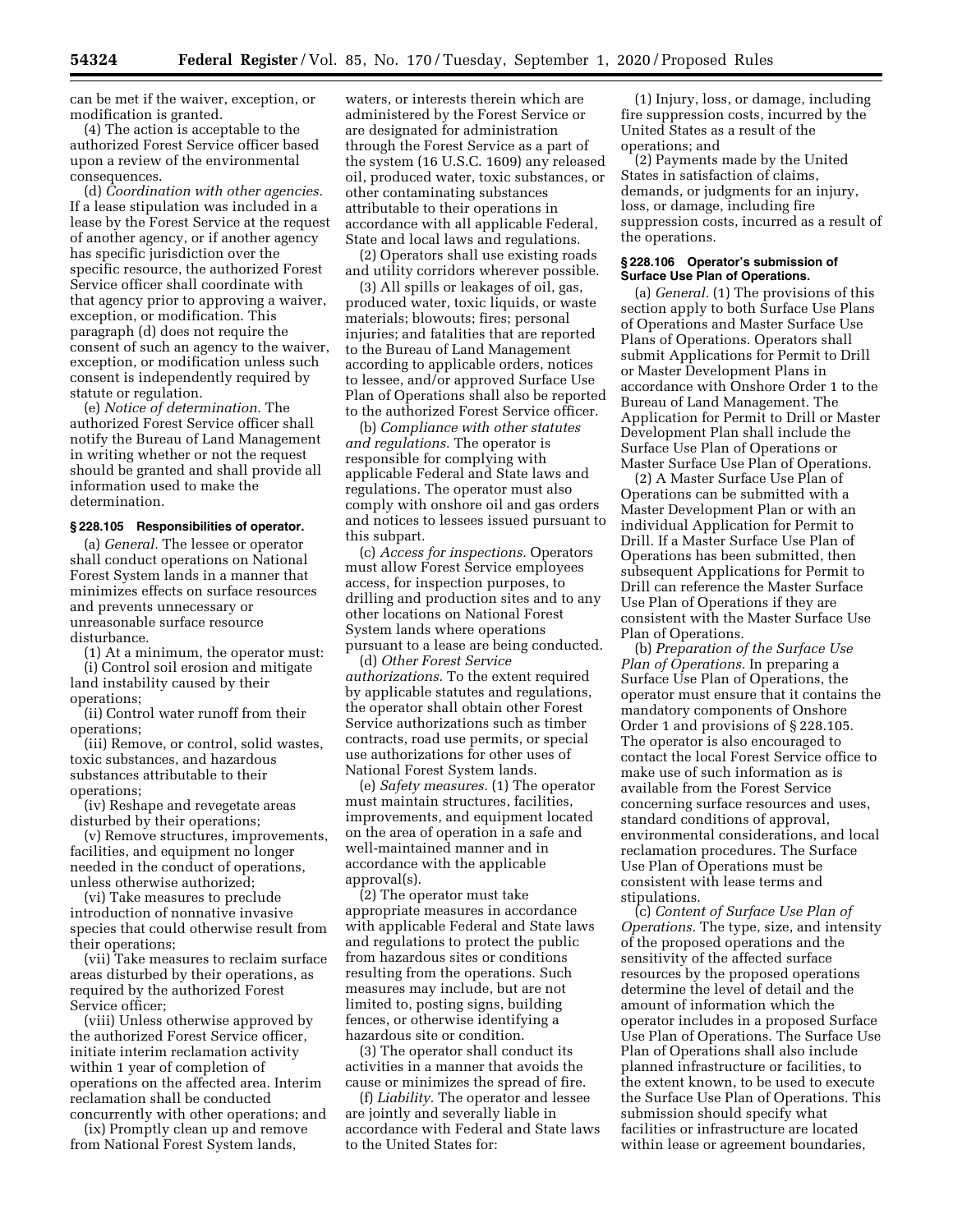and those that are located outside lease or agreement boundaries.

### **§ 228.107 Review and approval of Surface Use Plan of Operations.**

(a) *General.* The provisions of this section apply to both Surface Use Plans of Operations and Master Surface Use Plans of Operations. An operator must obtain an approved Application for Permit to Drill from the Bureau of Land Management before conducting operations. No permit to drill on National Forest System lands may be granted without a Forest Serviceapproved Surface Use Plan of Operations covering proposed surfacedisturbing activities. Approval or denial of a Surface Use Plan of Operations proposed to be documented in a Decision Notice or Record of Decision is subject to the pre-decisional objection process set forth in 36 CFR part 218 and post-decisional appeal process as provided in 36 CFR 214.4(b)(3).

(b) *Review.* The authorized Forest Service officer shall review the Surface Use Plan of Operations following the procedures in Onshore Order 1 to ensure that:

(1) The Surface Use Plan of Operations contains the mandatory components of Onshore Order 1 and § 228.105;

(2) The Surface Use Plan of Operations is consistent with the lease, including the lease stipulations, and applicable Federal laws; and

(3) To the extent consistent with the rights conveyed by the lease, the Surface Use Plan of Operations is consistent with, or can be modified to be consistent with, the applicable land management plan.

(c) *Analysis and decision.* When the review of the Surface Use Plan of Operations is completed, the authorized Forest Service officer shall:

(1) Approve the Surface Use Plan of Operations as submitted; or

(2) Approve the Surface Use Plan of Operations subject to specified Conditions of Approval; or,

(3) Deny the Surface Use Plan of Operations for the reasons stated.

(d) *Timing of decision.* If a decision on a Surface Use Plan of Operation cannot be made within 30 days of a complete application, the authorized Forest Service officer shall advise the appropriate Bureau of Land Management office as soon as it becomes apparent that additional time will be needed to process the plan. The authorized Forest Service officer shall follow procedures described in Onshore Order 1 to explain why additional time is needed and project the date by which a decision on the Surface Use Plan of

Operation will likely be made. The authorized Forest Service officer shall also notify the applicant of any action the applicant could take that would enable the Forest Service officer to issue a final decision on the Surface Use Plan of Operations.

(e) *Notifying the Bureau of Land Management.* The authorized Forest Service officer shall promptly notify the Bureau of Land Management if a Surface Use Plan of Operations is approved, including Conditions of Approval, if any, or whether it has been denied. This transmittal shall include the estimated additional surface use bond amount to be required (§ 228.109), if any.

#### **§ 228.108 Sundry notices.**

(a) *General.* For activities that require a Sundry Notice under Bureau of Land Management regulations (43 CFR 3162.3–2), the operator must obtain approval from the Bureau of Land Management. If the activity would cause effects on surface resources, a Surface Use Plan of Operations that is subject to Forest Service approval is required. The sundry notice need only address those operations that differ from those authorized by the current approved Surface Use Plan of Operations. If the activity would cause effects on surface resources not authorized by the currently approved Surface Use Plan of Operations, the sundry notice is subject to the same requirements of §§ 228.106 and 228.107.

(b) *Review and approval.* If Forest Service approval is required, the authorized Forest Service officer shall determine whether the activity would be subject to additional environmental review or analysis. Following review or analysis, the authorized Forest Service officer shall notify the Bureau of Land Management whether the Forest Service approves the activity.

#### **§ 228.109 Bonds.**

(a) *General.* (1) As part of the review of a proposed Surface Use Plan of Operations, the authorized Forest Service officer shall review existing bond amount(s) to determine if they are sufficient to ensure complete and timely reclamation of surface disturbances and restoration of any lands or surface waters adversely affected by lease operations. The review shall include a determination of whether the performance bond held by the Bureau of Land Management is adequate to meet the requirements of this paragraph  $(a)(1)$ .

(2) If at any time prior to, or during the conduct of operations, the authorized Forest Service officer determines that the performance bond

amount held by the Bureau of Land Management is not adequate to ensure complete and timely reclamation and restoration of National Forest System lands, the authorized Forest Service officer may review and require a bond amount specifically for reclaiming surface disturbance.

(b) *Considerations for reviewing bond adequacy.* In assessing whether a bond is sufficient, the authorized Forest Service officer:

(1) Shall consider the scope and full extent of the operator's proposed operations, associated surface disturbance, and infrastructure, and performance history and risk posed by the operator.

(2) Shall consider the costs to the Forest Service to undertake reclamation or restoration actions in case of operator default.

(c) *Determining level of bond amount.*  If additional bonding is determined necessary, the authorized Forest Service officer may specify a bond amount to any level, provided that the amount does not exceed the total estimated cost of reclamation based on surface disturbance.

(d) *Posting bonds.* If the authorized Forest Service officer determines that additional bonding is necessary, the officer shall give the operator the option of either increasing the bond held by the Bureau of Land Management or filing a separate reclamation bond with the Forest Service in the amount deemed adequate. The Forest Service must notify the Bureau of Land Management if the operator chooses to increase its Bureau of Land Management bond. If an additional surface use bond is determined to be necessary, the bond must be posted prior to commencing any surface disturbing-activities.

(e) *Bond release.* When the Forest Service holds a bond, the operator may request that the Forest Service authorize an incremental reduction in bond amount at any time during operations as restoration or reclamation activities are completed. When the Bureau of Land Management holds the bond, an operator may request the authorized Forest Service officer to notify the Bureau of Land Management to reduce the bond amount. The authorized Forest Service officer shall, if appropriate, notify the Bureau of Land Management of the amount by which the bond may be reduced.

### **§ 228.110 Temporary cessation of operations.**

(a) *General.* As soon as it becomes apparent that there will be a temporary cessation of operations for a period of 45 days or more, the operator must verbally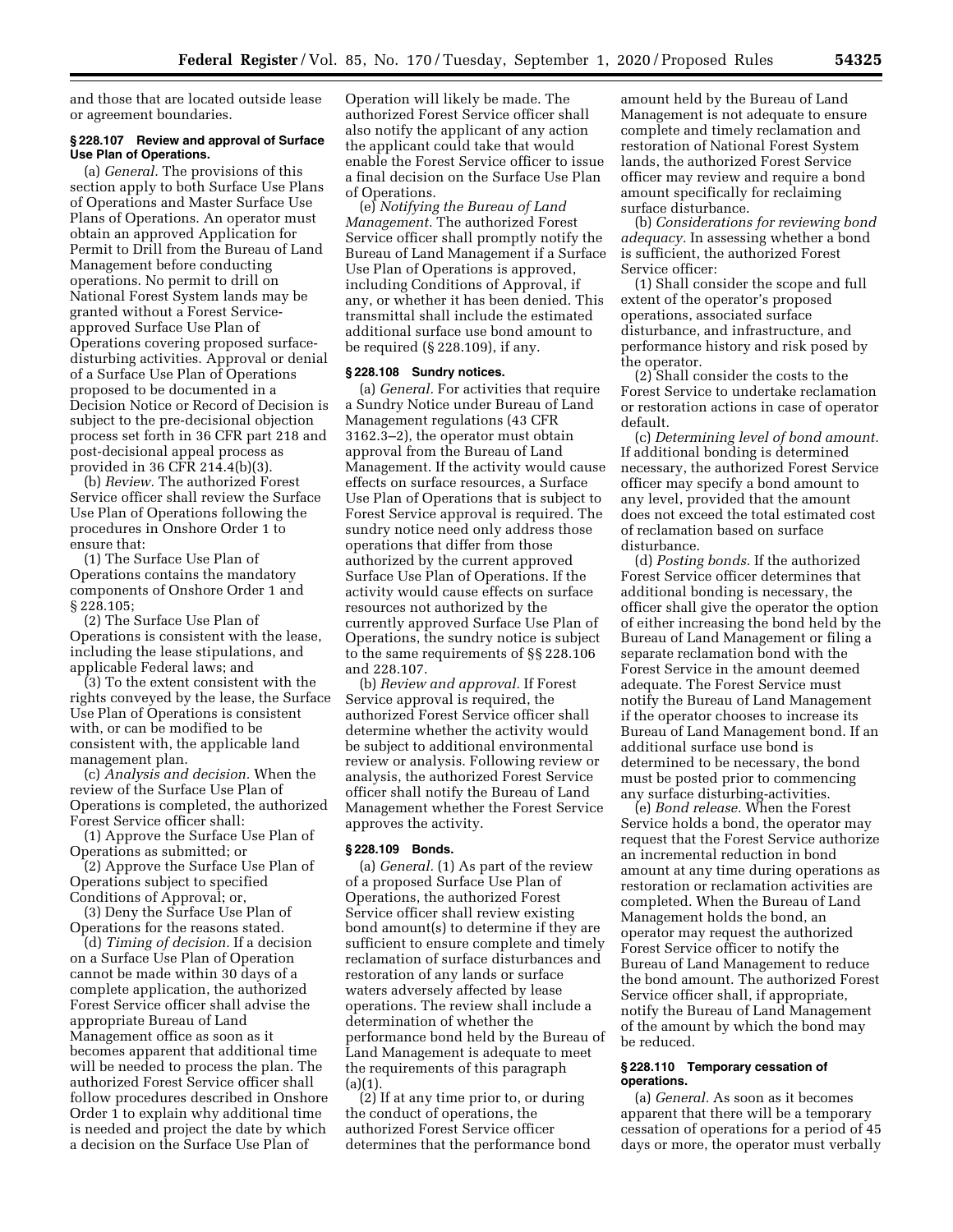notify and subsequently file a written statement with the authorized Forest Service officer verifying the operator's intent to maintain structures, facilities, improvements, and equipment that will remain on the area of operation during the cessation of operations, and specifying the expected date by which operations will be resumed.

(b) *Interim measures.* The authorized Forest Service officer may require the operator to take reasonable interim reclamation or erosion control measures to protect surface resources during temporary cessation of operations, including during cessation of operations resulting from adverse weather conditions.

(c) *Notice of operations.* The operator shall notify the authorized Forest Service officer at least 48 hours prior to resuming operations following a temporary cessation of 45 days or more.

### **§ 228.111 Compliance and inspection.**

(a) *General.* Operations must be conducted in accordance with this subpart, the applicable lease (including stipulations made part of the lease at the direction of the Forest Service), an approved Surface Use Plan of Operations, applicable Onshore Oil and Gas Orders (§ 228.102(a)), and applicable Notices to Lessees and Operators (§ 228.102(b)).

(b) *Inspection of operations.* The Forest Service shall periodically inspect the area of operations to determine and document whether operations are being conducted in compliance with the requirements in paragraph (a) of this section.

(c) *Inspection of reclamation.* The Forest Service shall inspect sites for reclamation compliance when a Final Abandonment Notice is submitted. The Forest Service shall ensure that reclamation meets the requirements of the approved Surface Use Plan of Operations and § 228.105. The Forest Service shall promptly notify the Bureau of Land Management in writing when reclamation is satisfactory.

(d) *Penalties.* If surface-disturbing operations are being conducted that are not authorized by an approved Surface Use Plan of Operations, or that violate a term or operating condition of an approved Surface Use Plan of Operations, the entity conducting those operations is subject to the applicable prohibitions and penalties under 36 CFR part 261. See also § 228.112.

## **§ 228.112 Notice of noncompliance.**

(a) *General.* When an authorized Forest Service officer finds that operations are not being conducted in accordance with regulations of this

subpart, the lease (including stipulations made part of the lease at the direction of the Forest Service), an approved Surface Use Plan of Operations, applicable Onshore Oil and Gas Orders, and applicable Notices to Lessees and Operators, the operator shall be notified and given opportunity to come into compliance according to paragraph (b) of this section. The Forest Service shall provide courtesy copies to the local Bureau of Land Management office when a written notice of noncompliance is sent to an operator.

(b) *Notice of noncompliance.* Upon finding that an operator is in noncompliance, the authorized Forest Service officer shall send the operator written notification by certified mail that:

(1) Describes the requirement(s) with which the operator is in noncompliance;

(2) Describes the measure(s) that are required to correct the noncompliance;

(3) Specifies a reasonable period of time within which the noncompliance(s) must be corrected;

(4) Describes the possible consequences of continued noncompliance as described in paragraph (e) of this section; and

(5) Provides notification that the authorized Forest Service officer is willing to work cooperatively with the operator to resolve the noncompliance.

(c) *Extension of deadlines.* The operator may request an extension of a deadline specified in a notice of noncompliance if the operator is unable to come into compliance by the deadline. The operator must provide written rationale for delaying compliance. The authorized Forest Service officer has sole discretion to extend compliance deadlines, subject to provisions for appeal as noted in paragraph (d) of this section.

(d) *Appeal.* An operator may appeal a Notice of Noncompliance issued under paragraph (b) of this section or a denial of a request for extension under paragraph (c) of this section, as provided for in 36 CFR part 214.

(e) *Continued noncompliance.* If an operator fails or refuses to comply with a Notice of Noncompliance, the authorized Forest Service officer may take action in one or more of the following ways:

(1) Refer the issue to the local Bureau of Land Management office for action under 43 CFR part 3163.

(2) Refer the issue to a Forest Service law enforcement officer if the noncompliance also constitutes a violation of the prohibitions in 36 CFR part 261.

(3) Refer the issue to the Compliance Officer for a determination of material noncompliance per § 228.113.

(f) *Suspension of operations.* When the noncompliance is likely to result in danger to public health or safety or in irreparable resource damage, the authorized Forest Service officer shall, in coordination with the Bureau of Land Management, suspend the operations, in whole or in part.

(1) Suspension of operations shall remain in effect until the authorized Forest Service officer determines that the operations are in compliance with the applicable requirement(s) identified in the notice of noncompliance, or that it is no longer likely that any remaining noncompliance is likely to result in danger to public health or safety or in irreparable resource damage.

(2) The authorized Forest Service officer shall serve decisions suspending operations upon the operator in person, by certified mail, electronic mail or by telephone. If notice is initially provided in person, by electronic mail, or by telephone, the authorized Forest Service officer shall send the operator written confirmation of the decision by certified mail.

(g) *Abatement of emergencies.* When the noncompliance is resulting in an emergency, the authorized Forest Service officer may take action as necessary to abate the emergency. The total cost to the Forest Service of taking actions to abate an emergency becomes an obligation of the operator.

(1) Emergency situations include, but are not limited to, imminent dangers to public health or safety or irreparable resource damage.

(2) The authorized Forest Service officer shall promptly serve a bill for such costs upon the operator by certified mail.

### **§ 228.113 Material noncompliance.**

(a) *General.* The authorized Forest Service officer shall refer actions to the Compliance Officer for a determination of material noncompliance when the operator or lessee has failed or refused to:

(1) Comply with necessary corrective actions directed according to the procedures in § 228.112 in cases where the noncompliance resulted in danger to public health or safety; caused irreparable resource damage; or resulted in an emergency;

(2) Complete reclamation;

(3) Maintain an additional bond in the amount required by the authorized Forest Service officer during the period of operation; and